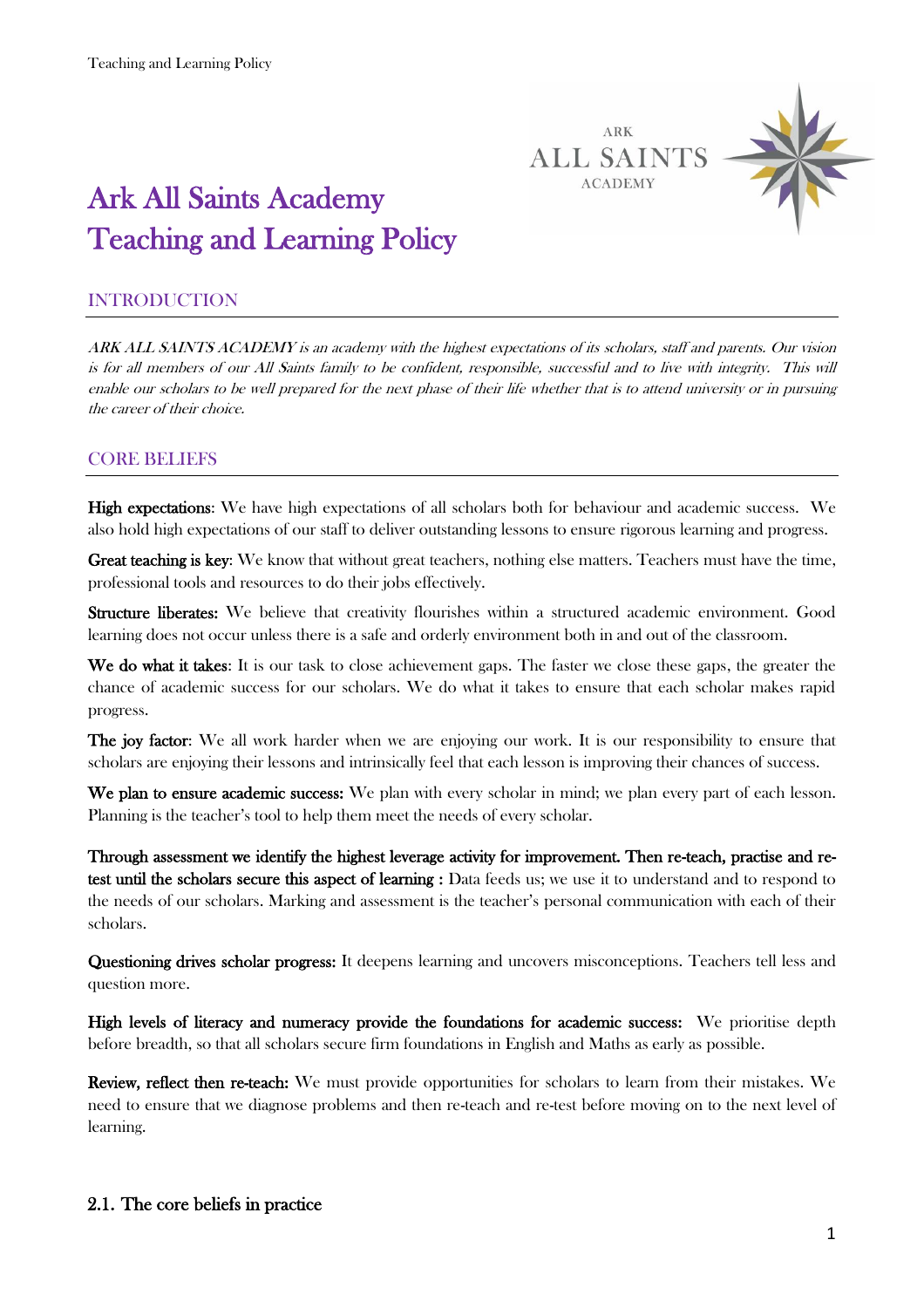#### High expectations

We must have high expectations for all scholars both for behaviour and academic success.

We believe that every scholar has the potential to go to university. We need to raise the expectations of our learners and maintain our own high expectations of their abilities.

We do this by:

- Preparing our scholars for university and beyond
- Expecting every scholar to achieve their individual target and do what it takes to ensure that this progress is achieved
- Planning with the end in mind
- Instilling academic rigour
- Teaching that **promotes** scholars' high levels of resilience, confidence and independence when they tackle challenging activities
- Making no excuses

#### Great teaching is key

Great teaching is what enables learners to make great progress. The greater the progress needed the greater the teaching has to be. Everything we do must support and enable great teaching and learning.

We will ensure teaching is great through:

- On-going professional development that is differentiated
- Shared expectations about what great teaching looks like
- A common language of learning about effective teaching
- Creating time, space and opportunities for all staff to be reflective practitioners

### Structure Liberates

We believe that learners need routines and parameters in which to work. Scholars need a safe and orderly environment to be productive. Ark All Saints Academy creates a calm, composed, and disciplined environment to maximize the amount of time on-task, including a strictly enforced uniform code, a reward system that defines clear expectations and immediate responses to positive and negative behaviour.

As an academy we will consistently adopt a number of routines that will help create this environment including:

- Threshold
- Do-Now Activities
- **•** Transitions
- **•** Positive Praise
- Joy Factor

#### We do what it takes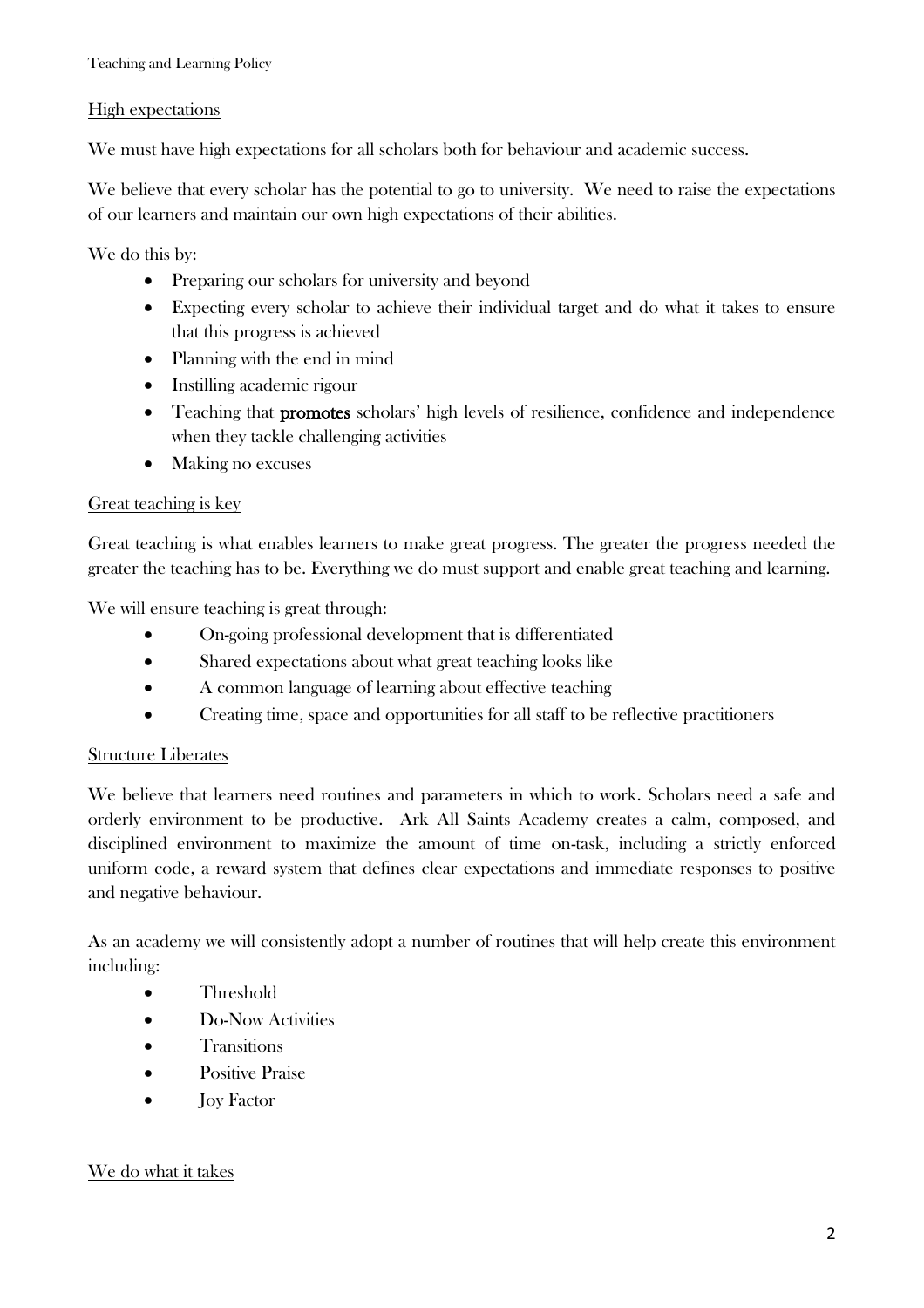Our job, regardless of scholars' starting points, is to ensure that every scholar meets his/her targets. For many children there will be a significant gap that needs to be closed. The longer we take to close this gap – the wider the gap becomes and the harder it is to close.

To do what it takes:

- We need to assess their needs quickly and efficiently.
- We will inform parents of our assessments.
- It is every teacher's duty to meet the needs of every learner in their classroom.
- We will set independent work that supports their progress.
- We will use academic intervention as targeted specific support, supplementary to lessons.
- We will use data to inform individualised support.

# **Joy Factor**

Happy learners make greater progress. An outstanding learning environment will have teachers and other adults generating high levels of enthusiasm for participation and commitment to learning.

In a joyful learning environment we believe that:

- The excitement is palpable and contagious.
- Praise is precise, plentiful and generous.
- Praise informs others what 'great' looks like.
- Good work is celebrated regularly.
- No one is left out of the spotlight of praise.
- Learners are caught doing things well.

To spread joy at Ark All Saints Academy we will:

- Display learners work.
- Give regular feedback using precise and accurate praise.
- Make contact with parents to tell good news.
- Publish learners' work in newsletters.
- Reward outstanding work in collective worship.
- Encourage house spirit through house competitions.

# We plan to ensure academic success

We believe that when teachers develop highly-structured lessons with clear and specific aims, which are delivered through specifically designed activities, they are able to drive scholar performance. Planning is essential for this to be executed at the highest level.

We believe that planning enables us to meet the needs of every learner. Great planning also supports behaviour for learning as every minute of each lesson is planned. This planning will predict areas in which it is most likely that learners will have misconceptions. In order to extract the best possible answers of higher-order thinking, teachers ensure they plan questioning activities.

Our planning might include different methods such as:

• Teaching our colleagues who may take the part of a learner in our class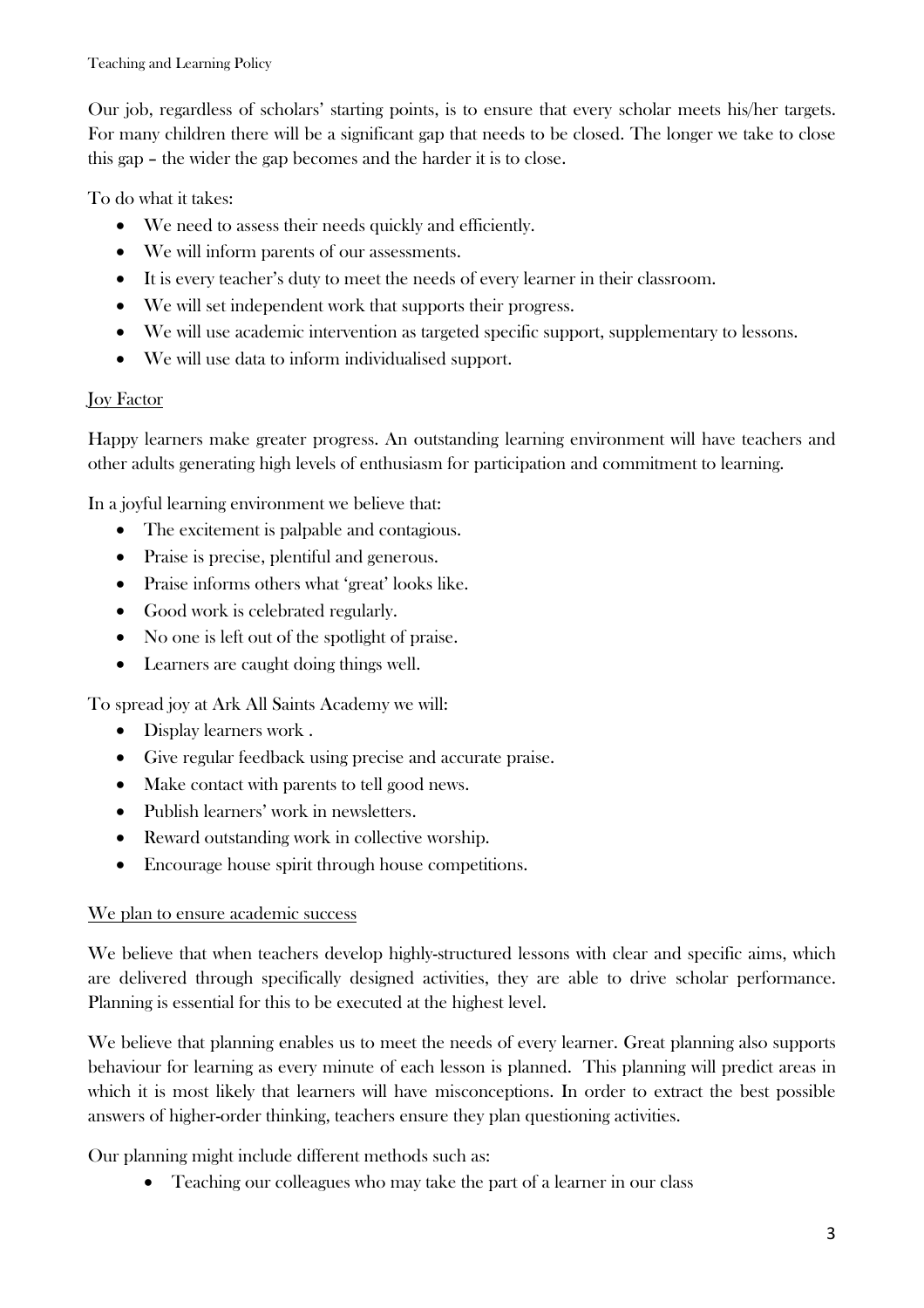- Co-planning with subject specific colleagues
- Co-planning with non-subject specific colleagues
- Co-planning with SEND or SEMH experts

In planning this way we are able to ensure that we are able to push our learners to make better progress. We make no excuses for scholars, however we are also careful to not isolate, humiliate or 'lose' them.

### We assess and respond

Through marking and assessment we are able to have meaningful conversations with our learners. This is the most effective way to increase learning amongst our scholars. It is also the most regular form of conversation between a teacher and a scholar.

We will:

- Ensure that work is marked in line with the marking policy
- Use feedback as part of the ongoing conversation of learning between scholar and teacher
- Give accurate and informative feedback regularly
- Produce a written report for parents at least once a year, detailing progress made in each subject
- Provide regular opportunities for parents to review progress and discuss strategies with staff

### Questioning drives scholar progress

Skilful questioning is an important strategy to enable scholars to achieve mastery. Great questioning adds rigour to learning and develops the thinking of all in the class.

We question for five main reasons:

- 1) To guide scholars toward understanding when introducing material.
- 2) To push scholars to do a greater 'accountable' sharing of the thinking.
- 3) To remediate an error and identify misconceptions
- 4) To stretch scholars.
- 5) To check for understanding.

We will do this by:

- 1) Establishing questioning routines.
- 2) Systematically and effectively checking scholars' understanding throughout lessons, anticipating where we may need to intervene and doing so with notable impact on the quality of learning.
- 3) Employing techniques such as Right is right as necessary tools.

High levels of literacy and numeracy are the keys to success

# Depth before breadth

Scholars will have a period of English and Maths every day. We know that the core skills of numeracy and literacy enable scholars to make sense of other subjects. Unless these core skills are secure and used with high levels of confidence and accuracy, we cannot guarantee success in other subject areas.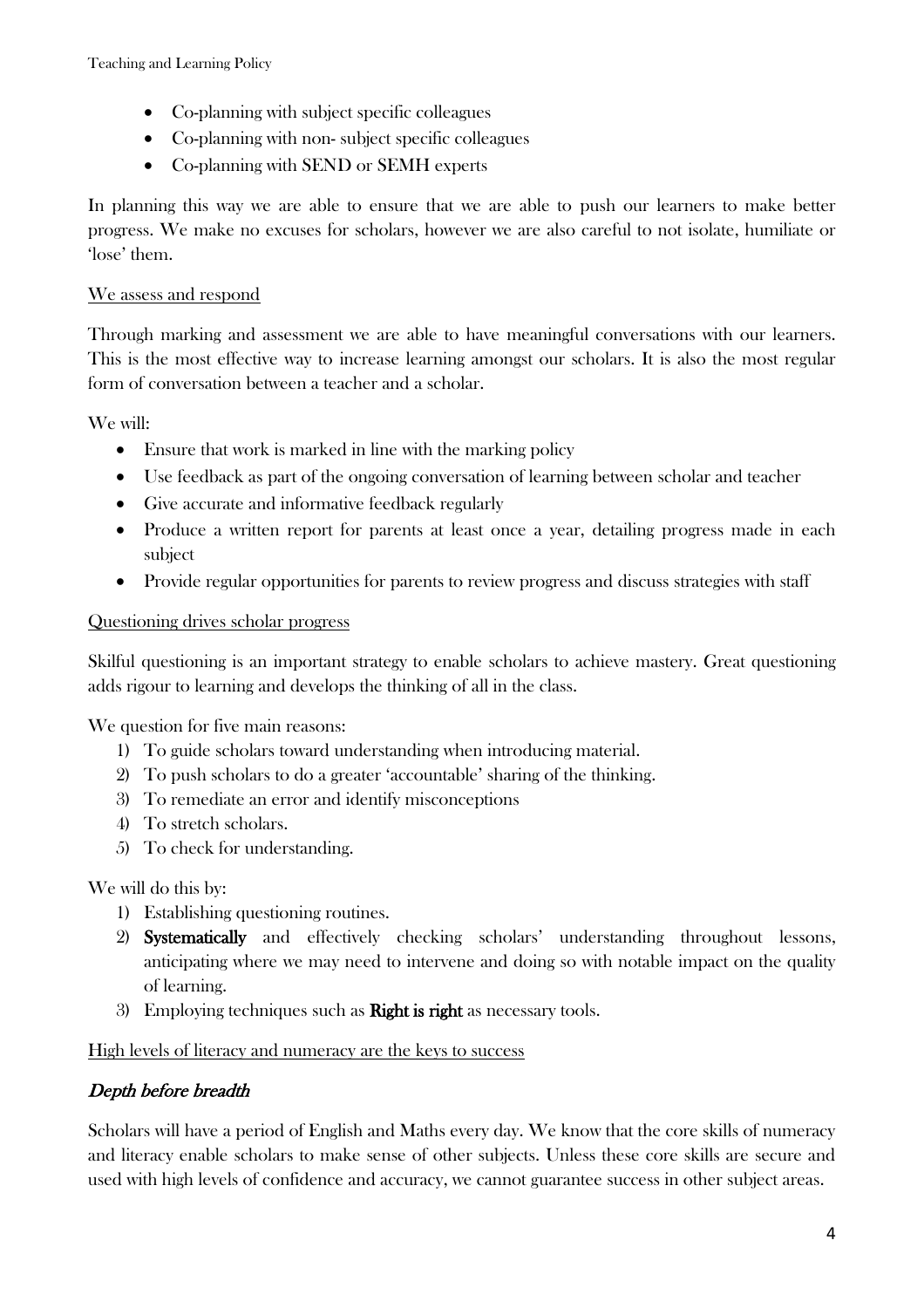# Focus on Literacy

The greater the vocabulary, the more the scholars can access academic success.

We maximize every opportunity to increase scholars' vocabulary.

Regardless of their prior attainment, we focus on developing their competency in reading, writing and speaking and listening

This is done in two ways:

- 1. Literacy focus in every lesson of every subject
	- o All teachers are teachers of literacy. Each teacher is expected to develop technical vocabulary skills to help scholars be successful in the subject, with explicit teaching of subject terminology.
- 2. Targeted teaching to improve literacy
	- Dedicated time in the curriculum is given to scholars to ensure literacy skills are developed.

### Review, Reflect then Re-teach

Before scholars move on to the next level of learning, we ensure that content and each skill can be used consistently with accuracy – this is the difference between 'knowing' 'understanding' and 'demonstrating' learning.

#### We will:

- 1) Plan with the 'end' in mind. \*
- 2) Use assessment data to diagnose gaps in our scholars' learning.
- 3) Plan in reflection and re-teaching time for scholars.
- 4) Utilise different teaching methods during the 're-teaching' time such as re-grouping according to scholar needs.
- 5) Create a culture in which scholars are able to learn from their mistakes.

\*What is the 'end' in mind?

Working backwards from:

- $\bullet$  A level
- GCSE
- End of term assessment
- Learning check
- Exit ticket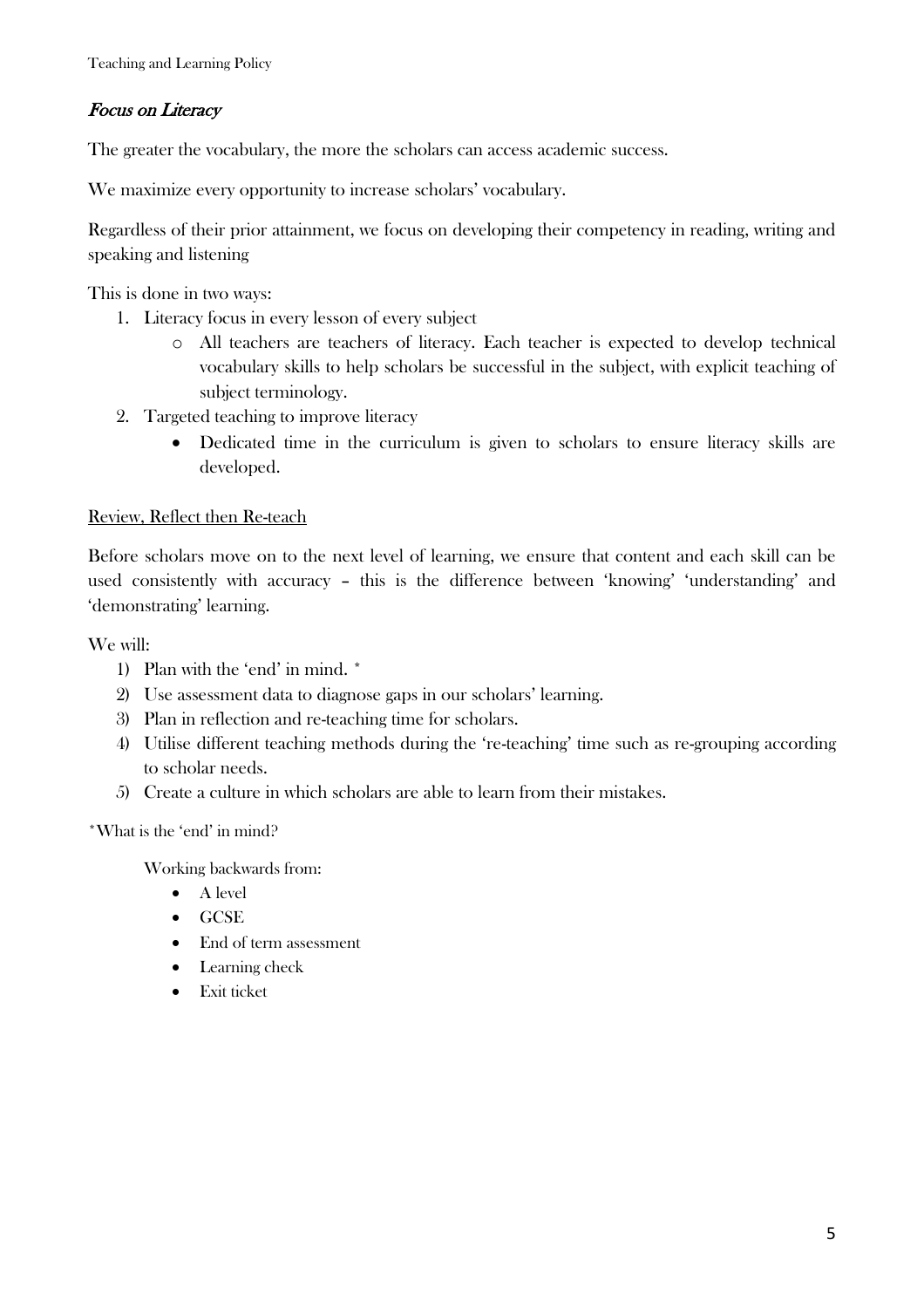# LESSON STRUCTURES AND ROUTINES

Routines are familiar actions or approaches that a teacher or a scholar uses on a regular basis in order to set the right climate for learning and to aid efficiency. When they operate at their best they are nonintrusive, but slick in their execution.

Not every recurring event or situation is covered by a routine and there may be differences in how routines are carried out from department to department. The reasons for this may be pedagogical or practical. In all cases it is important to define the behaviour and responses expected for each routine with scholars. It is only through clearly expressing, demonstrating and practising routines with scholars that they will become fully competent and as a result the purpose of the routine is realised. They must be referred to and systematically practised in the initial stages of teaching a class in order for them to become habitual.

Lessons should typically have the following routines planned and executed within the lesson to ensure the climate is appropriate and learning takes place efficiently.

Every lesson will adhere to the agreed AASA lesson routine and structures.

Routines such as the *Entry* and *Get to Work Routine* will be standard practice across the Academy.

Further information: Behaviour Policy

# THE FIRST 7 MINUTES SET THE TONE

# Get to work routine (7 mins silence) Threshold Get equipment out Get home work out Do-now – including key question and learning objective **Register**

#### Get to Work Routine: *Do-Now* is on the board or ready to hand out

### Every scholar is greeted at the threshold:

Staff set the tone for the lesson the moment scholars begin to enter the room. Teachers stand in a position where they have command of the space/room and the corridor, meeting and greeting scholars as they arrive, ensuring all scholars are lined up in silence. Teachers are expected to engage positively with scholars and greet them in a welcoming manner. Staff should verbally recognise positive behaviour and thank those scholars being positive role models for following established routines. Scholars should be rehearsed and practiced in the manner in which they enter the room, organise their equipment and get ready for learning.

Teachers checks the uniform is worn correctly:

- no trainers
- top button done up
- blazers are on
- ties have seven stripes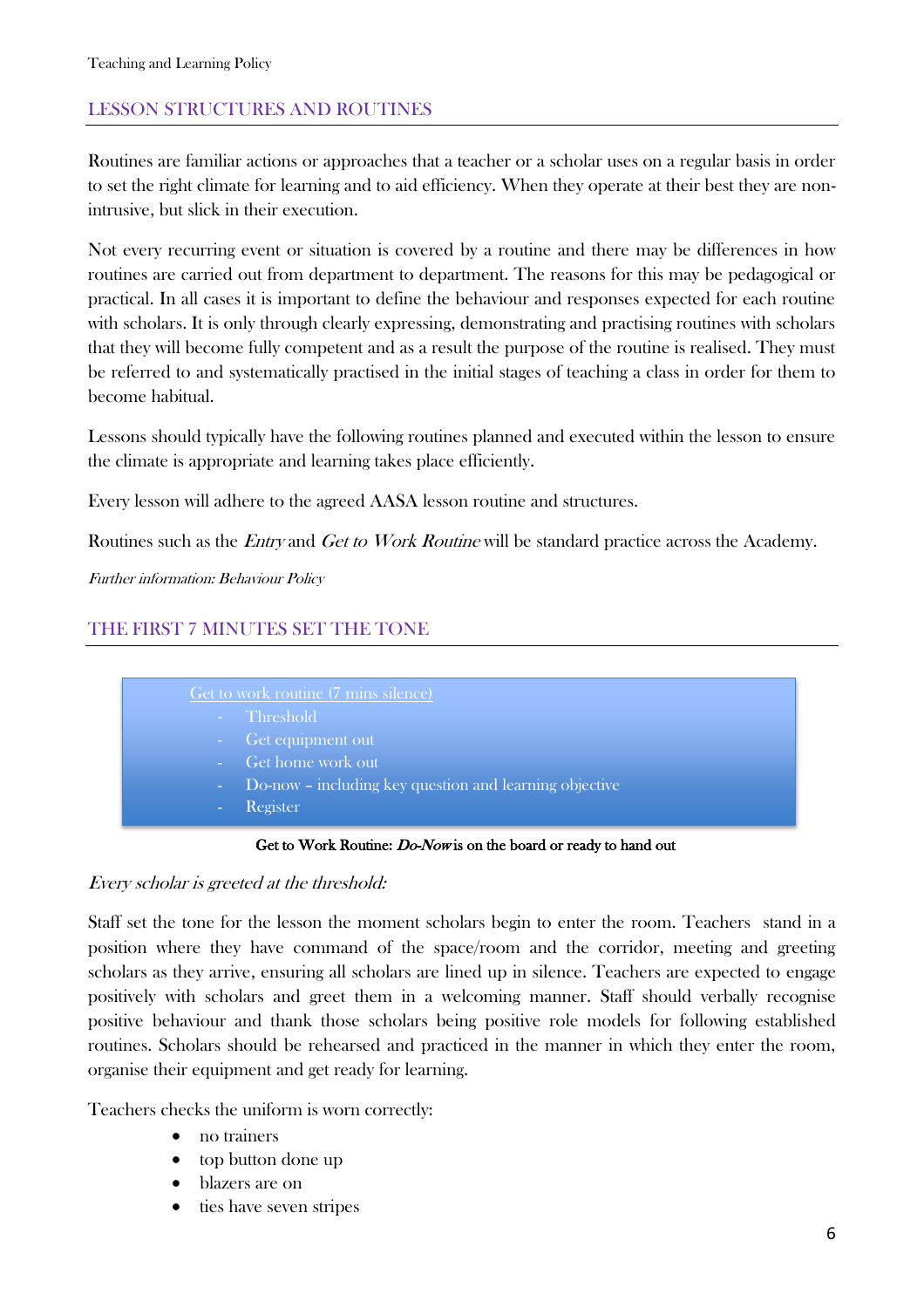- shirts are tucked in
- no coats/jackets are worn inside the building

Teachers check for equipment

- purple folder
- clear pencil case with pens etc
- reading book
- AASA passport
- Water bottle (preferred)

For those scholars not meeting expectations non-verbal cues are used. Examples include 'palm of the hand' and 'holding eye contact' to bring them into line.

Teachers instruct scholars into classroom, reminding them to complete the 'Do-Now' activity.

For those scholars not meeting ASSA expectations (including uniform) the teacher indicates for them to step to the side whilst continuing to let the rest of the class in. The teacher briefly reminds scholars of expectations, allowing scholars to correct behaviour, and then instructing them into class. If the scholar is unable to correct the issue (e.g. they have lost their pencil case), the teacher informs on-call immediately so that the pastoral team can follow this up.

# Do-Now and set-up:

Staff plan an appropriate 'Do-Now Activity' (DNA) that ensures a prompt, purposeful start to the lesson. This may take the form of a short task which may be handed out or displayed as scholars enter. This allows the teacher to perform necessary class administration such as taking the register, collecting in reports, handing out resources, etc.

# Basic guidelines:

- 'Do-Now' activities are completed in silence and without any explanation or input from the teacher.
- 'Do-Now' activities are part of the lesson and should be reviewed within the timeframe.
- The register is taken.
- The teacher has space to survey, surface mask the Do Now and gauge the temperature of the scholars.
- Home work is collected and recorded.

### Some examples of Do-Now Activities:

- Recall and assessment of previous lesson, through testing or summary writing.
- Scholar's review of marking, exit tickets from previous lessons.
- Scholar action of instructions from marking
- Stimulus question reflection time
- Activities that reinforce and develop literacy by focusing on the key words of the lesson
- Organisational tasks, scholars recording homework/revision tasks organising their folders
- Peer marking of Do Now Tasks Does your Do-Now Activity make your scholars ready and active for learning?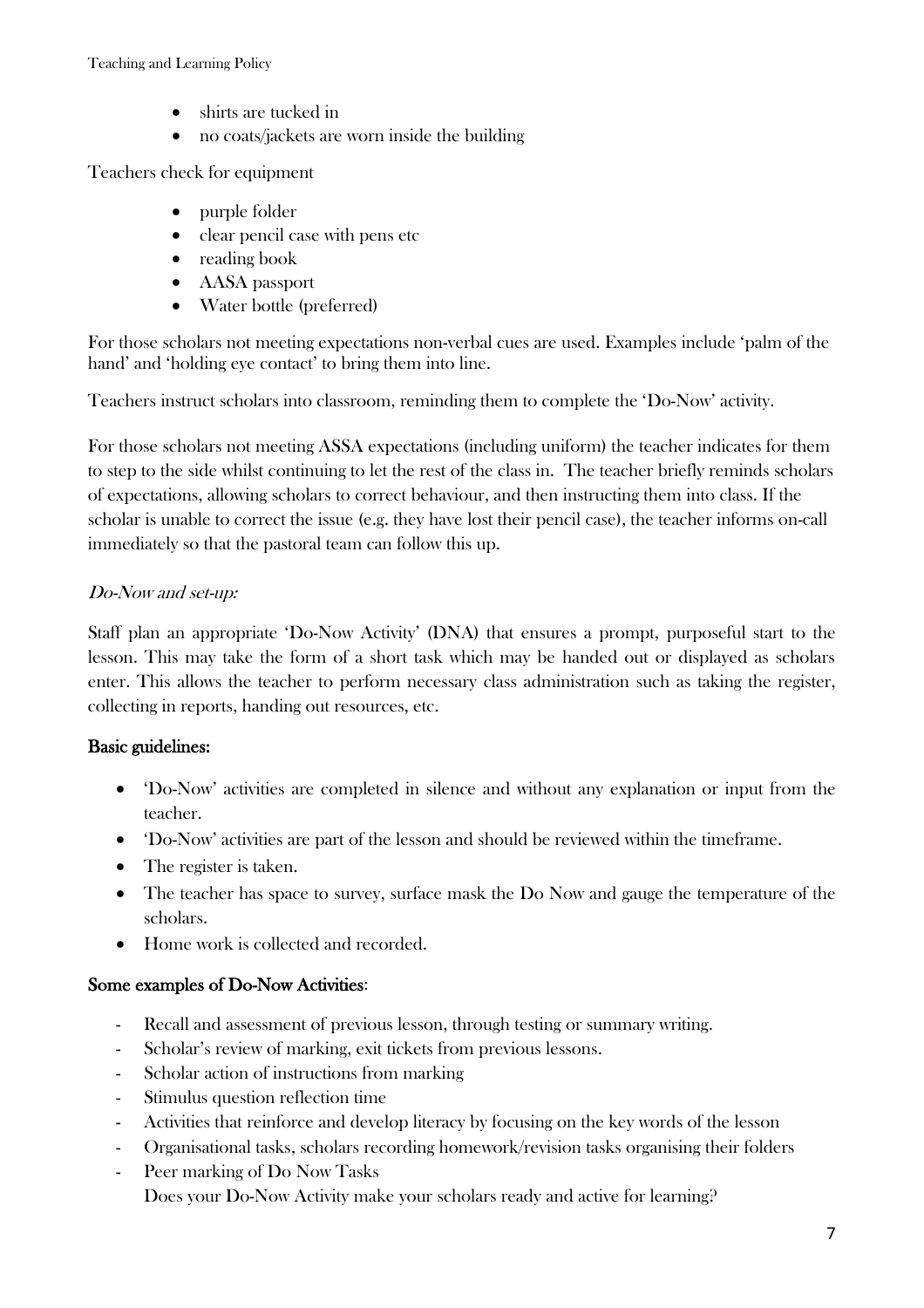# OBSERVABLE FEATURES OF AN OUTSTANDING LESSON AT ARK ALL SAINTS ACADEMY

- 1) Classroom routines are clear and systematic they exist in order to maximize learning time.
- 2) Evidence of planning (the teacher folder) allows teachers to take into account every scholar's needs. The learning for the lesson is clearly aimed at each scholar's needs. Including a planned seating arrangement on Bromcom, acknowledging scholars needs and targeted groups.
- 3) Marking and Feedback is regular, precise and clears misconceptions quickly and masterfully. At every marking point there must be some form of review point built in. Whether it is scholars reading through the comments from their teacher, annotating the teacher's comments or reviewing their work before their teacher takes it for marking. Significant action points should be recorded.
- 4) Presentation of work is expected to be good and is noted by the teacher. Scholars take pride in their work and work is presented well. Evidence of sustained independent work is evidenced frequently.
- 5) Scholars understand and can articulate the expected outcomes of a lesson and how they will be measured.
- 6) Scholars are active participants, not passive recipients.
- 7) Questions are rigorous and planned in order to check understanding increase learning. Teachers ensure that the answers given are accurate and aim to correct misconceptions. Targetted questions are used to challenge identified groups. We believe that 'right is right' and it is best for each scholar if misunderstandings are corrected quickly to prevent future error
- 8) All scholars make progress at or above expectations, lessons are well timed to maximise the learning. Planning shows use of timed tasks. Scholar to teacher work ratio is weighted towards scholars.
- 9) There is joy of learning evident in the lesson.
- 10) Exit Tickets & Routines1-2-3-4: Staff plan for an orderly dismissal of scholars so that scholars leave the lesson calmly and go to their next destination in the same way. An orderly dismissal regulates movement across the academy between lessons and helps set the tone for the lesson that will follow.

It is the teacher's responsibility to ensure there is enough time for scholars to calmly exit the room after packing away any learning resources and leaving chairs under their desks. The teacher then raises their first finger to indicate all scholars stand. Two fingers indicate the scholars should stand behind their chairs. Three fingers indicate the scholars should push their chars under their tables. Four fingers indicate that scholars should pick up their folders. All should be executed in silence.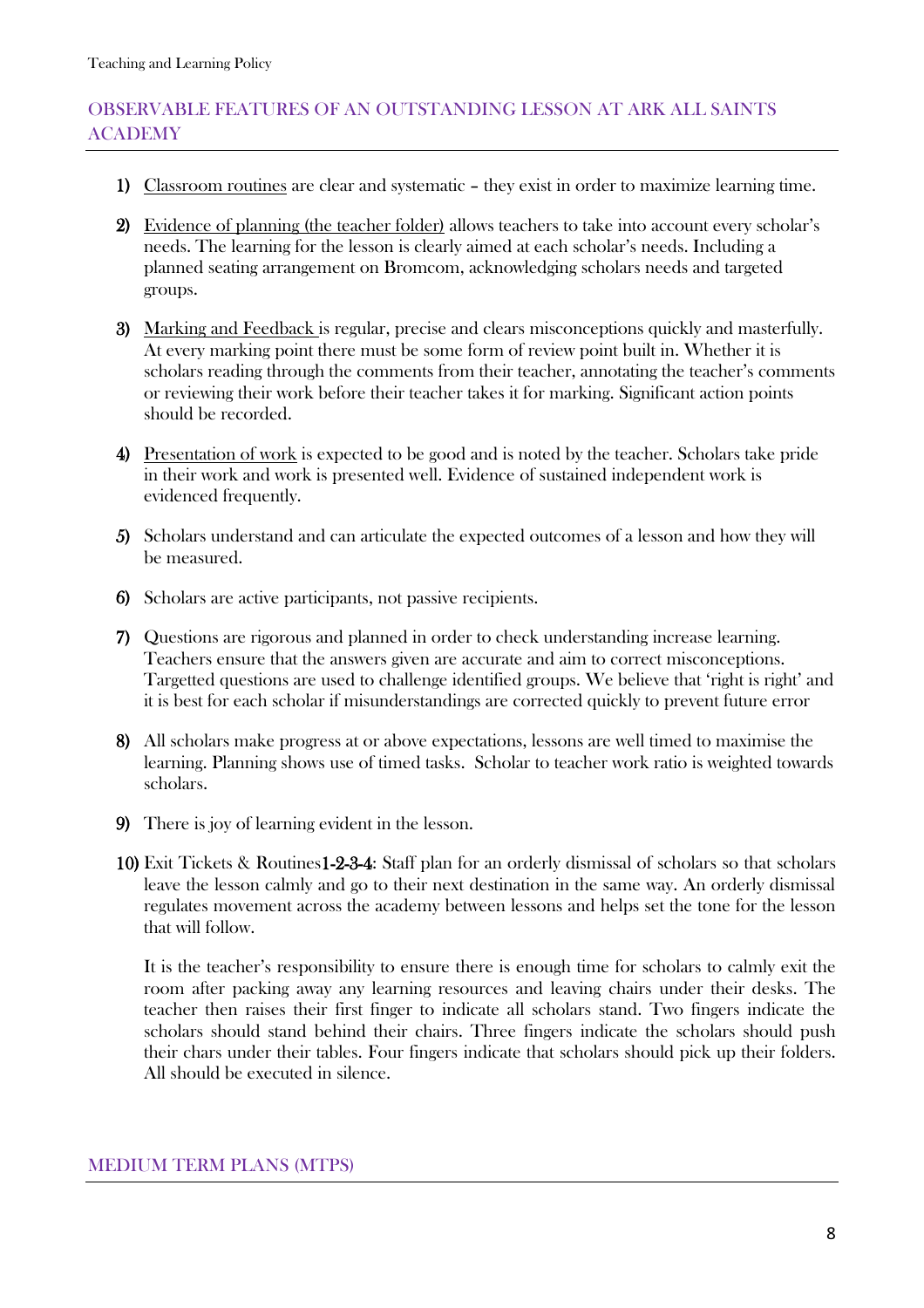At Ark All Saints Academy planning begins with the end in mind.

We focus on this concept in two ways:

- 1) Teach the skills and knowledge necessary for success at A-Level and beyond.
	- a. Learners need to be prepared for the highest academic success. The skills needed at A-Level must be taught from Year 7 onwards so that they become second nature. These skills must then be pulled down through the GCSE syllabus and into KS3 planning.
- 2) Scholars need the skills and knowledge needed to be successful in the end of term assessment.
	- a. Assessment is necessary to gauge progress and learning of what has been taught over a certain period of time. Although we teach the skills to be proficient in several subjects, it is necessary that assessment criteria has been agreed before teaching commences.
	- b. The results of the assessment will be used to measure the success of teaching and learning that term.

# Evidence of planning (The Purple folder)

For most teachers at Ark All Saints lesson by lesson plans are not required. However evidence of planning is a key expectation – this is evidenced by being collected into an up to date teacher folder.

For each class a teacher teaches the following elements must be present and up to date (hand written annotation is acceptable):

- 1) CCR data sheet for the class which includes most recent data.
- 2) MTP for the term/unit being taught this is the main source of evidence for planning. Annotations, additions and deletions demonstrate the planning for the specific needs of scholars in your class.
- 3) PowerPoints / Lesson Resources / Learning plans these act as evidence of planning for the specific needs of the class.
- 4) Bromcom generated seating plan which indicates targeted groups.
- 5) Teacher Class Analysis from previous assessment window.
- 6) Other tracking documentation e.g. NEA completion, Formative Assessment Trackers, Question Level Analysis.
- 7) SEN guidance notes for specific scholars where necessary.

# Subject expectations

Each subject area is expected to have a Medium Term Plan (MTP) for each term for each year group which contains:

- The assessment activities that will be used
- How the overall scheme of work is broken down into teaching units
- The set of teaching objectives for each teaching unit
- An explicit outline of the knowledge and skills and how they relate to A Level and GCSE success criteria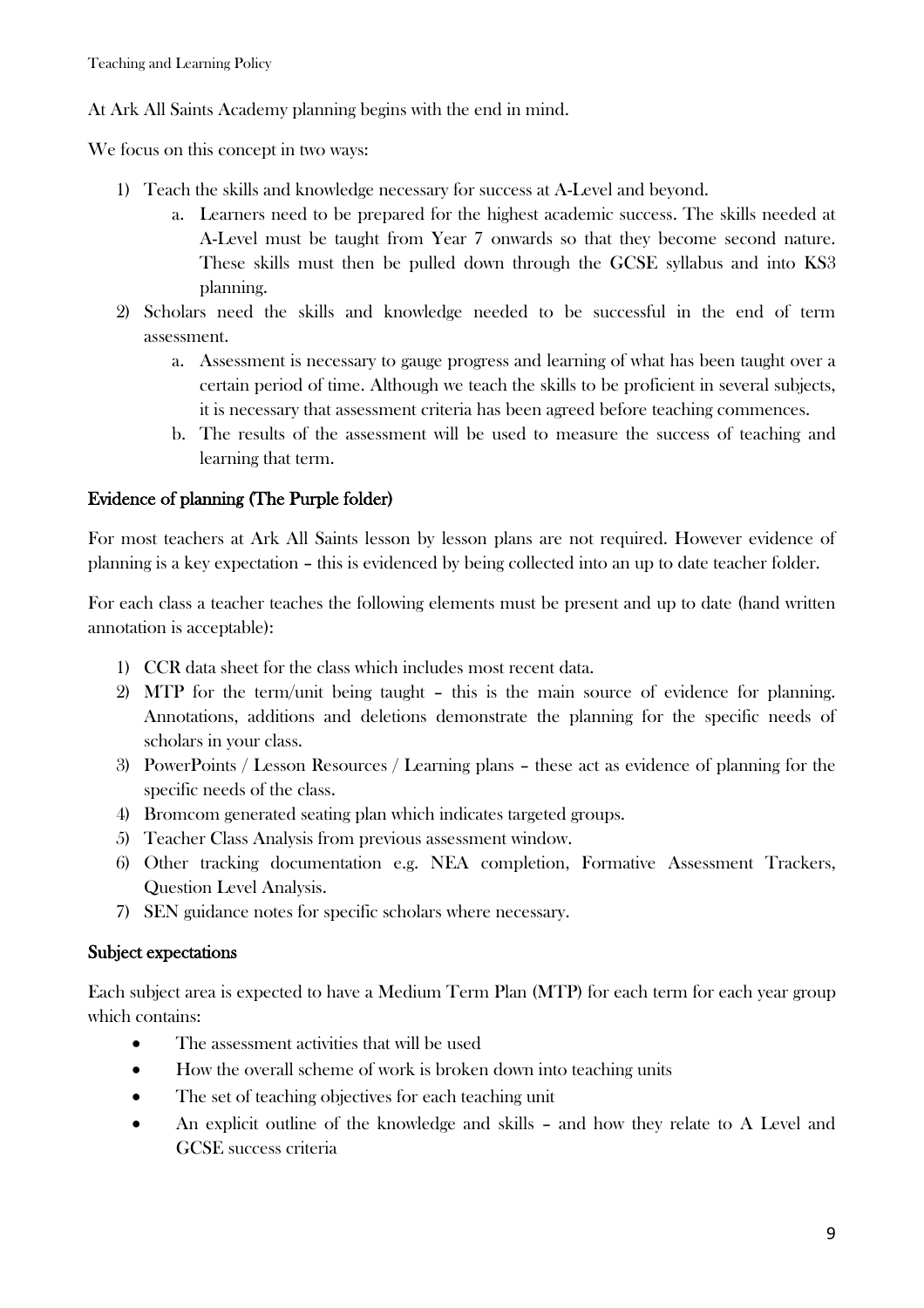# LESSON PLANNING

The prime purpose of lesson planning is to ensure teachers plan highly effective lessons as part of an overall sequence of lessons.

Whilst it is not an academy requirement to use a lesson plan template, it is **essential that planning is** evident for all lessons. Use of the AASA lesson plan template will be required if a colleague receives a 'satisfactory' for any lesson observation or scholars are consistently failing to make progress within their classes.

Teachers should plan each lesson with the core belief of high expectations in mind. The Academy has high expectations of all scholars both for behaviour and academic success and of its staff.

#### Learning Objectives Question

The lesson objective is shared as a question and the teacher checks scholars' understanding of the objective through 'cold calling'.

The lesson objective is focused on the new skill/new knowledge that will enable scholars to demonstrate high levels of understanding of key concepts and ideas.

While checking for understanding the teacher should be constantly scanning the room to check scholar engagement, if appropriate teachers should stand in area(s) of potential 'hot spots' to ensure all scholars are focused.

The aspects to be included in any plan should be:

#### 1. Do Now

- Use a short, engaging DO-NOW Activity that is relevant as it should 'connect' to the previous lesson or previous learning
- Discuss what they already know or want to know about a topic
- Build on their thoughts
- Be positive in what you do, what you say and how you say it
- Connect it all up: what's gone before and what's to come
- Allow time for summarising, testing and addressing previous learning and misconceptions.
- Share content, process and benefits
- Content what will we learn
- Process how will we learn
- Benefits why it's worth learning
- Differentiate the above

#### 2. I Do / We Do

 The teacher is explicit and clear about what scholars are expected to produce at the end of the lesson (this does not have to be copied into exercise book)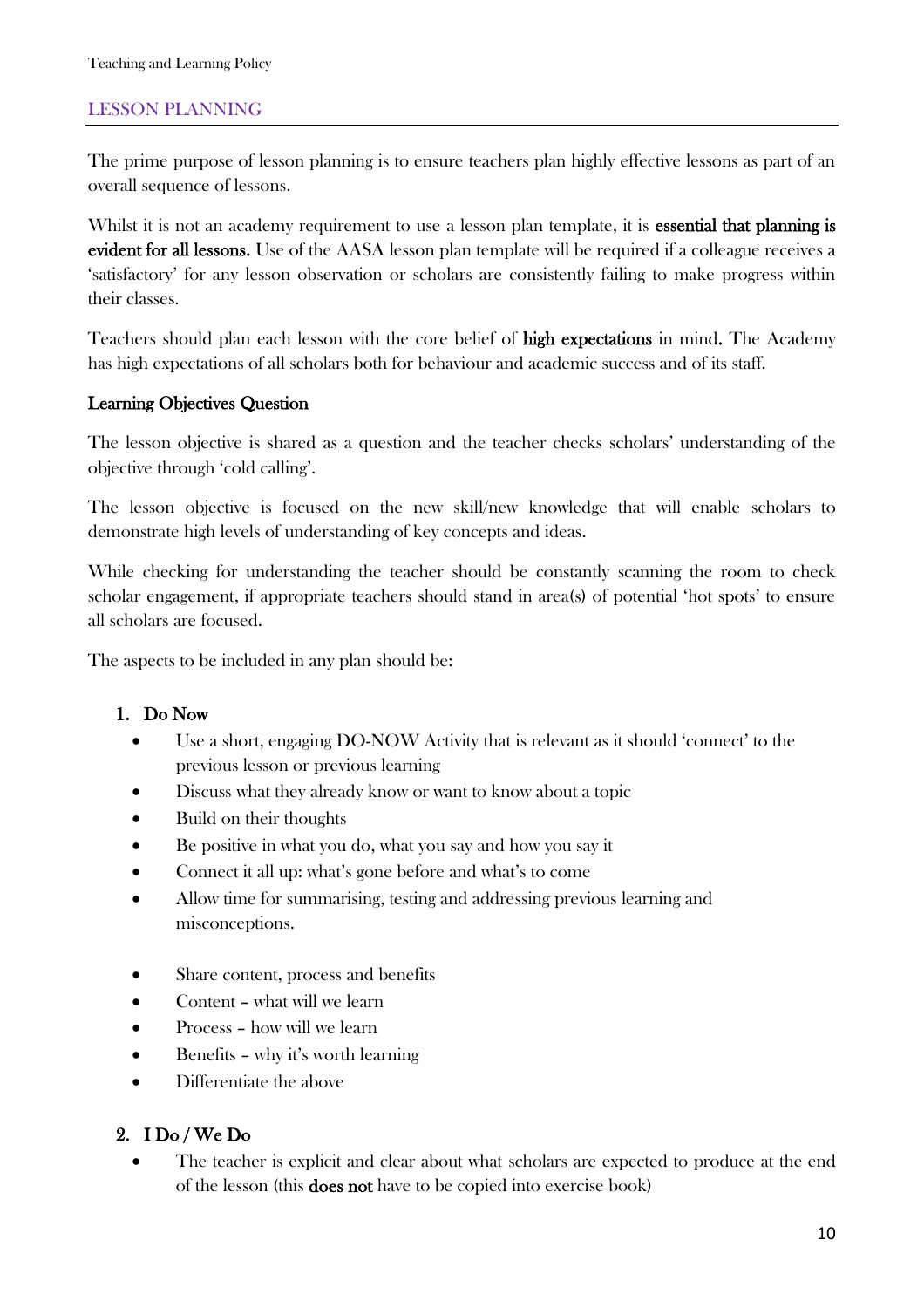- The teacher shares an annotated model of high quality exemplar work for the lesson.
- The teacher provides details of success criteria linked to GCSE grades.
- Turn the information to be learned into a problem to be solved
- Make the learning engaging by structuring variety and progressive challenge into tasks
- Provide any resources and discuss sources of information
- If required, encourage scholars into appropriate learning units pairs, groups or teams
- Be deliberate in drawing attention to learning processes throughout the lesson
- Stay positive

# 3. You Do

- The purpose of the demonstration phase is for scholars to demonstrate learning to the teacher.
- Teacher should use a variety of stimulating and differentiated materials to engage all scholars in new learning. During this time the teacher is actively involved and walks around checking scholars' engagement levels and assessing their work, understanding of the key concepts and activity. The teacher focuses particularly on those scholars who are likely to struggle with the new learning.
- If a significant number of scholars struggle with a concept then the teacher stops the activity and gives whole class feedback and addresses any misconceptions/misunderstandings. This should take approximately 2 minutes and scholars should be redirected to the activity as soon as possible, where possible the teacher should exemplify errors to address misconceptions.
- Allow scholars to present their solutions. Provide time to redraft or tweak their solutions based on feedback
- Arrange scholars into pairs or groups so that they can help each other improve on their solutions. Give feedback and encourage them to reflect on the feedback and, in turn, give feedback to others
- Invite good questions and build a climate of evaluation
- Reinforce the learning behaviours you wish to promote

# 4. Plenary

- Scholars are asked to review their own learning based on the lesson objectives and success criteria. This could take the form of:
	- Minute by minute assessment
	- Peer marking with assessment criteria given
	- What Went Well (WWW), Even Better If (EBI) type activity
	- Exit ticket
	- Exit question

The teacher should use this as an opportunity to identify any of the scholars' work that is excellent and share it with the class.

 The Teacher checks progress and understanding through suitable activities that gauge the progress of all scholars.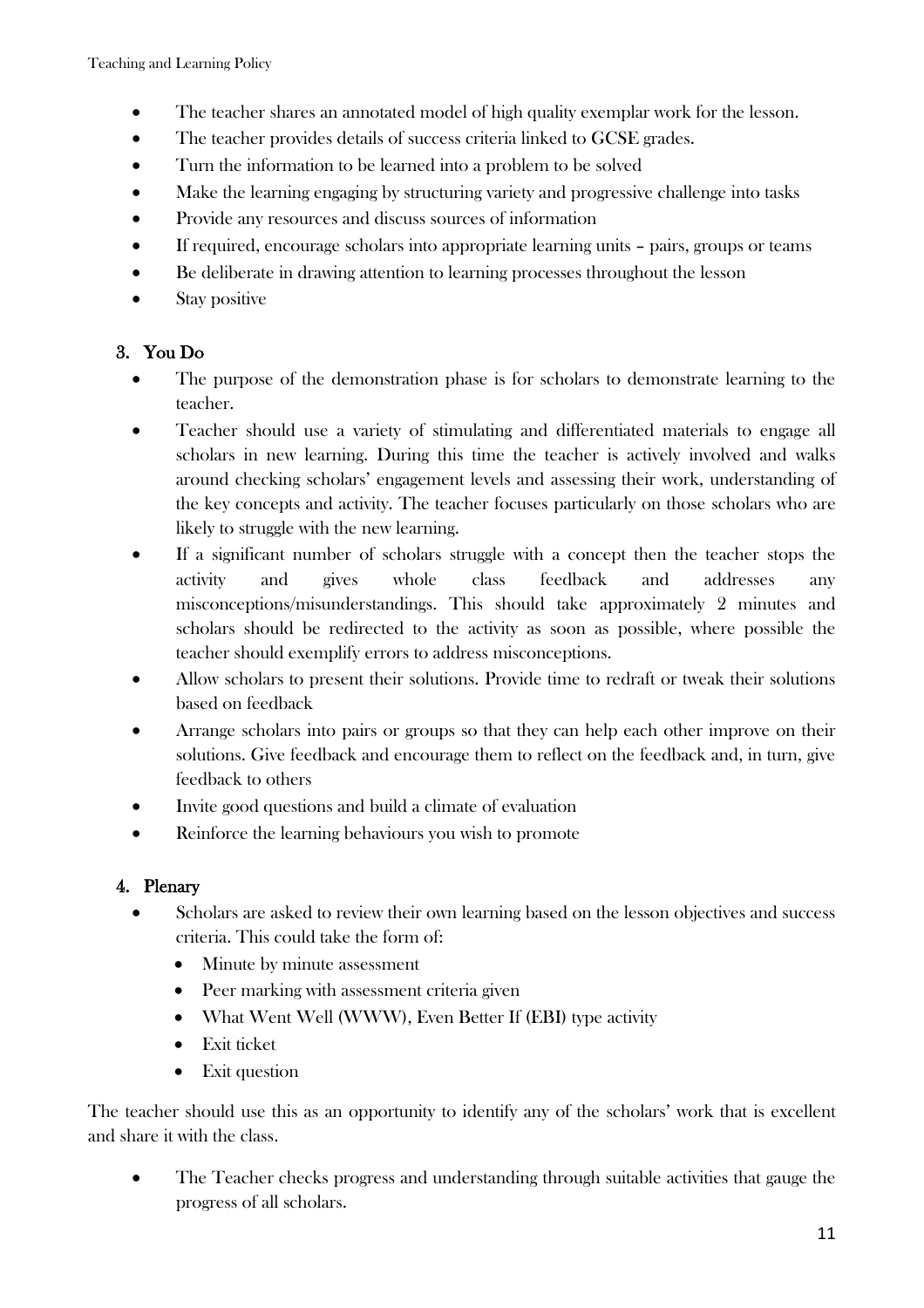- The teacher, through higher order and open questioning, develops scholars' ability to demonstrate learning and understanding.
- If progress is limited and scholars fail to demonstrate understanding then the teacher must ensure that this is addressed through further teaching of the concept. The teacher should not move on to the next phase of learning if significant numbers of scholars fail to understand the new learning.
- Review content, process and benefits
- Ask them to explain which learning skills they have developed
- Talk with them about how they can use what they learned in other lessons
- Preview what's coming next

# 5. EXIT

- After 1-2-3-4 routine, the teacher moves to the door and asks scholars to pack away and stand behind their desks.
- The teacher dismisses the class, in silence, one small group at a time checking uniform as they leave the class room. The dismissal should include a positive comment.
- Scholars who do not leave in silence are asked to go back to their seat and given another opportunity to get it right.

# Remember – you are supporting your colleagues through calm dismissals.

# Other aspects:

### Teacher explanation of independent learning activities (3 to 5 minutes maximum):

The teacher verbally introduces activity (or activities) supported with available instructions (visual display and/or handouts).

The teacher checks that scholars understand the activity and explicitly links it to the lesson objectives and success criteria.

### Independent learning / writing - individual, paired or group work (15 to 20 minutes maximum):

Teachers use a variety of stimulating and differentiated materials to engage scholars in the activity.

During this time the teacher is actively involved and walks around checking scholars' levels of engagement and assesses their understanding of the activity. If appropriate, this section could include whole class opportunities for checking of progress.

### a. Group Work: (cf. Appendix 2)

Scholars are assigned specific roles based on scholar capability and skills:

- i. Lead learner
- ii. Administrator
- iii. Presenter
- iv. Evaluator

### b. Paired work:

Teachers make it explicit as to what each scholar must do and the time needed.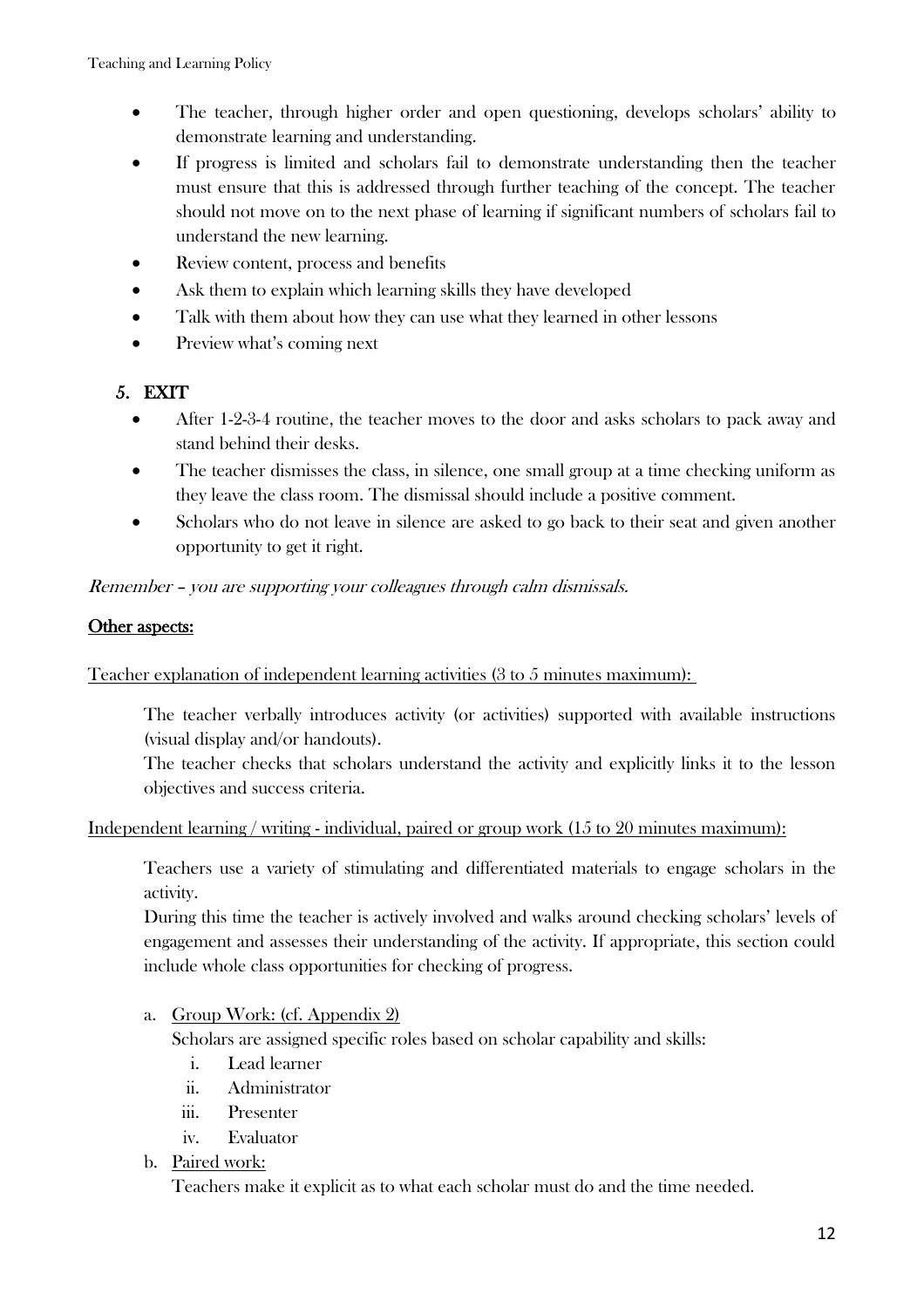### DIFFERENTIATION

All scholars at AASA need to be challenged and supported to make rapid and sustained progress. Whether scholars are taught in attainment sets or mixed attainment groups, there are likely to be a range of needs. We recognise that it is important to consider the context of the Academy as we develop effective pedagogy and practice. A significant number of our scholars arrive with Special Educational Needs or have English as an additional language. The literacy levels of some scholars when they enter the school are below the national average.

In the drive to raise standards at AASA we urge all staff to understand the wide variety of needs of our scholars It is important that teachers recognise that they are all teachers of all scholars, whether SEN, EAL or high achieving. We all have a responsibility to cater for the educational needs of s scholars through careful planning and delivery of lessons. MTPs and individual lesson plans are required to reflect how we meet the needs of various scholars in the classroom. Teaching and support staff are responsible for providing for these differing needs by knowing every child and demonstrating individualised support for scholars. Appropriately differentiated strategies should be used to ensure that no child goes unnoticed.

What can be differentiated?

- Content What is learnt and what materials are used.
- Process What activities will lead the scholar to the desired outcome

Learning might be differentiated by:

- Task which involves setting different tasks for scholars of different attainment level or knowledge/skill gaps.
- Support which means giving more help to certain scholars within the group by having LSA's, other adults in the classroom or peers support them or providing intervention which might take place outside of the classroom
- Outcome which involves setting open-ended tasks and allowing scholars response at different levels
- **Resource** which involves designing resources appropriate to the learning style or need of a scholar or group of scholars

#### **Strategies to support Targeted Groups**

PP X

Please remember that one of the best ways to improve PP attainment is to 'know your class' and build on relationships with those scholars who are most vulnerable. It is imperative that you, 'know' who the PP scholars are in your class, that you 'know' if they are attaining as well as expected and if not to have tried to 'know' why. You need to ensure that your PP scholars are paying attention, engaged and using 'working memory' and 'study skills' as much as non-PP peers.

Use proportionate bias towards PP scholars in lessons with the following commonly used TLAC strategies: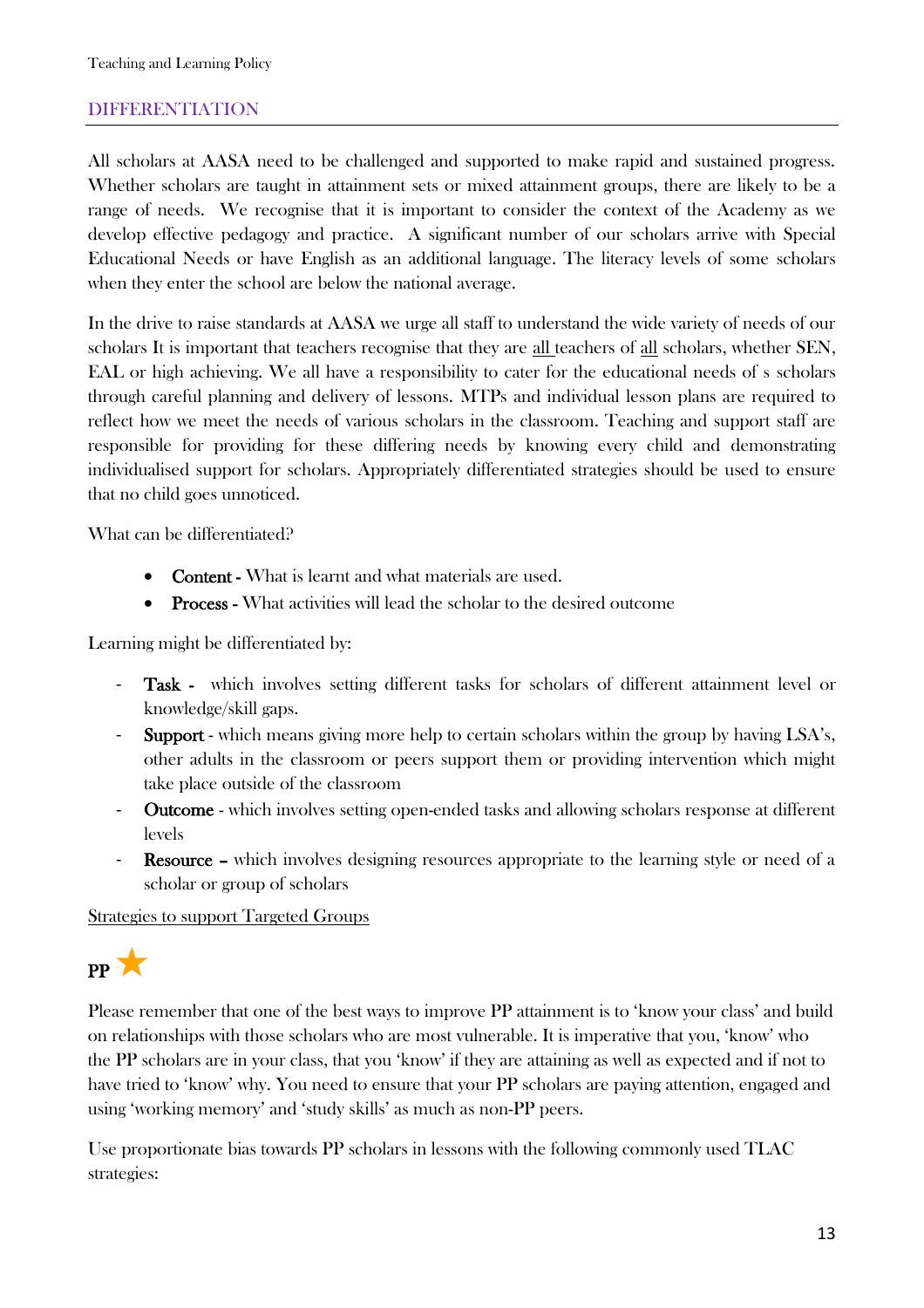- Cold Call
- Private and precise praise
- Checking for Understanding
- Verbal feedback (in the moment) this can be very important in moving scholars on and can take seconds
- Proximity just standing or sitting near certain children can be enough to reassure them and to get them to move on with their work
- Table tap jog them out of their heads and into the work (a recognied concern is that some PP scholars have busy and complex home lives and this can intrude into their thinking at any time of the day, which will in turn affect their attention and working memory in lessons)

# Boys

Organising thoughts - Separate facts from wordy texts

Competition - Encourage an element of competition

Understanding Behaviour - Think about whether redirecting or refocussing certain behaviour is the best strategy or whether a sanction is required. If scholars who like a lot of space are sitting next to one another disturb your lesson, change the seating plan

Creating Bonds - Find reasons to praise and celebrate success to make the child feel special

Aid clarity of thinking - Always provide very specific information "You must include these 5 facts in your answer". "You need to know x, y and z" Say "This is the important bit…" Provide enough information to help them get to the result you need. Show exemplars. Look out for some those completing work too quickly and missing key points.

# QUESTIONING

Routines should be established for:

- how scholars expect to respond to a teacher's questioning (i.e. cold calling, no hands)
- how scholars indicate they want to ask a question (shaky hands, no calling out)
- how long the teacher expects before a considered response is given (wait time)
- how scholars develop their responses before sharing (e.g. think-pair-share)

Use of these routines helps to ensure the teacher is in control of the learning and can use the answers of others to aid the understanding of the individual and the whole class.

Effective questioning routines will also encourage structured scholar talk, ensuring that scholars show consideration by listening to the contributions of others and having their own contributions listened to in return – no excuses means we do not make excuses for our learners - if they get an answer wrong we support them in getting it right but do not pass on until they have got it right.

Questions should be planned. Misconceptions and wrong answers should be planned for.

Scholars are required to respond to questions in a specific way (complete sentences) which ensures rigour and reinforces our high expectations.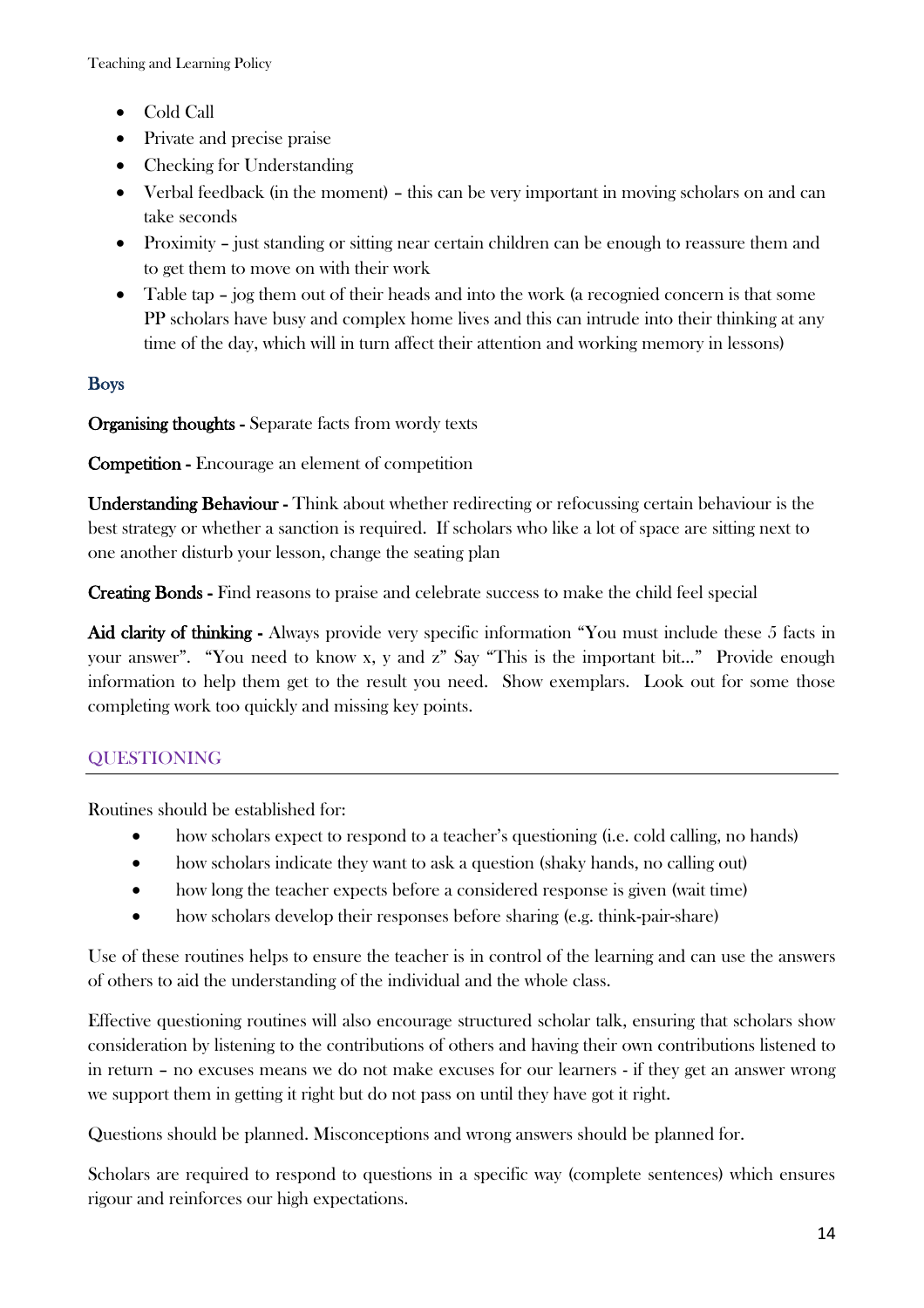# INDEPENDENT CLASS WORK

We want our scholars to understand that self-motivation, the ability to organise oneself, make decisions, negotiate and problem-solve independently are key to their learning, improving and future success.

Educational literature indicates that Independent Learning means different things to different people. At AASA we agree that Independent Learning:

- Requires all scholars to engage actively in the learning process
- Caters for the needs of individuals in a differentiated curriculum
- Gives scholars more responsibility for and ownership of their learning and progress
- Allows scholars to decide not just what is to be learnt but how, when and where learning is to take place and what the learning outcome is to be
- Promotes the scholars' ability in reviewing, recording and reflecting on their learning
- Builds in our scholars the necessary work ethic and resilience to endeavour when faced with learning challenges
- Helps scholars prepare for the rigour of examination success

When planning for scholars to work independently:

- Teachers and support staff need to be familiar with the prior learning/achievement of all scholars
- Meaningful tasks and activities which build on prior learning should be set
- Clear objectives must be set for the task that scholars are expected to complete
- Adequate time should be given for scholars to demonstrate and apply learning
- Activities should support the development of literacy skills
- Learning environment should be seen as supportive so that scholars feel safe to make mistakes
- Learning activities should be well scaffolded, modelled and appropriately resourced

As an integral part of the Academy's efforts to raise attainment, improve the quality of teaching and learning and secure positive learning behaviours and attitudes it is our intention to pilot a whole school approach to independent learning. The introduction of a planned, agreed period of what will be referred to as "Independent Learning Time" which takes place in all classrooms will enable our scholars to develop the skills and abilities highlighted in the notes above. All teaching and support staff will have opportunities through Teaching and Learning Inset, joint planning sessions and classroom observation to consider strategies, techniques and resources which will enable them to approach this part of the lesson effectively.

### INDEPENDENT LEARNING AT HOME – HOMEWORK

One of the traits of an outstanding learner is the ability to work independently and be robust against setbacks. Staff need to assist in developing each learner's confidence so that they are able to tackle work and find ways to overcome areas of difficulty independently.

At AASA we believe that regular setting of meaningful independent learning enables scholars to: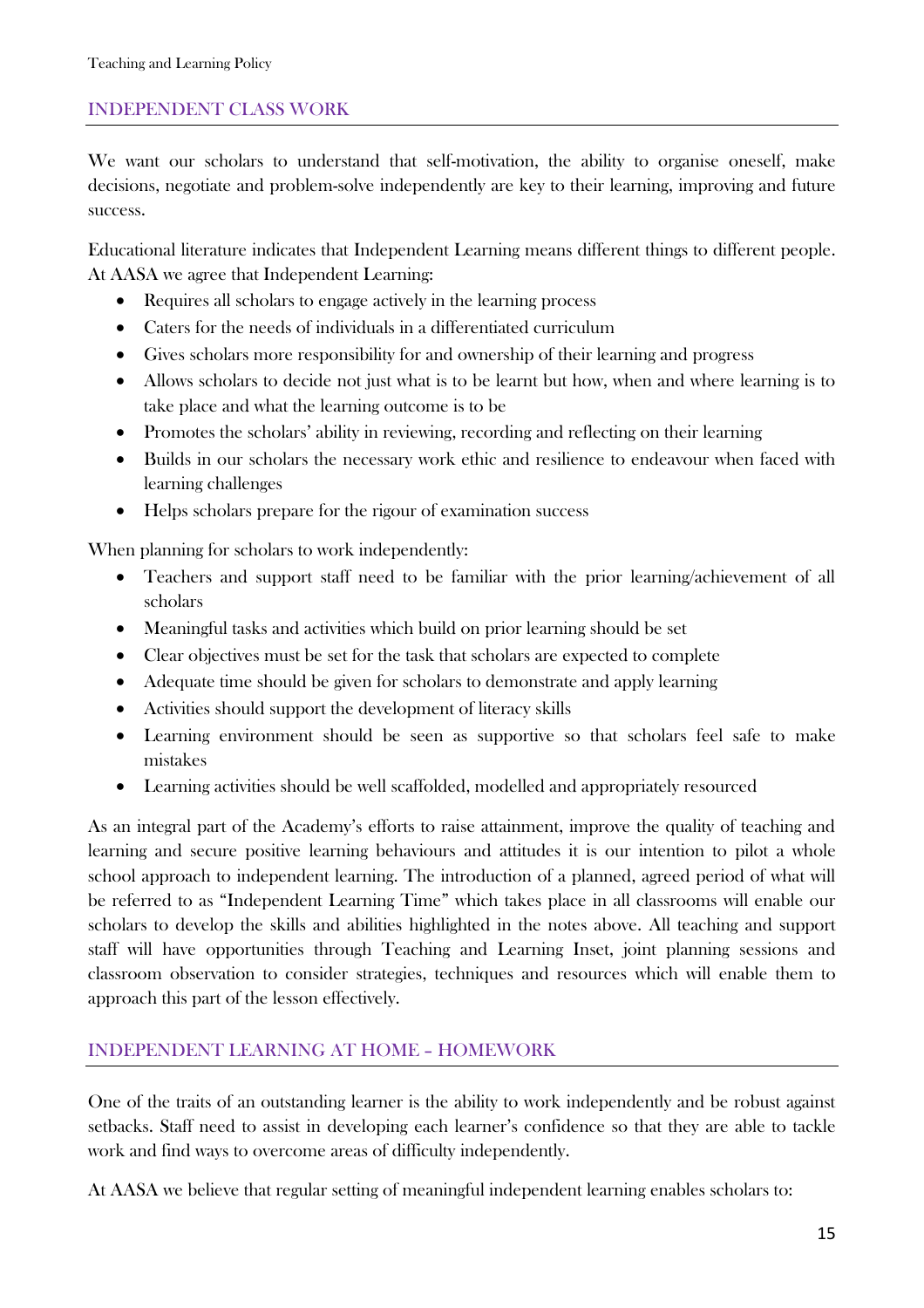- Develop independent work skills essential for academic success at all levels
- Be robust and resilient when challenging work is set
- Demonstrate integrity through their ownership of their work
- Increase their capacity and confidence to problem solve
- Take on responsibility for their learning and management of time
- Grow a love of learning and discovery of knowledge
- Experience success

Good independent learning supports scholars learning in a variety of ways, by allowing:

**Participation:** In class some scholars may seem to be involved but may in fact be passive onlookers to the process. A good homework task might encourage the scholar to actively participate in the learning process.

Preparation: Some lessons might require some preparation - scholars might need to secure knowledge or a routine before they are able to undertake work in the next lesson.

Practice: An independent learning task might allow scholars to practise a skill developed in school within their own context that matches their interests or values.

Personal development: Research skills and time management are 'soft skills' that are not intrinsically graded but are relevant and valuable skills in adult life.

Parent, teacher, scholar: Independent learning tasks can be a good tool for communicating topics being covered in school to the parent; scholars can show their prowess in their work to their parent as well.

Progress: Independent learning homework tasks are another assessment tool and as they occur away from the influence of the teacher, they are a way of uncovering misconceptions.

Even great independent learning tasks can be ruined if scholars do not have enough time to complete work to a satisfactory level. Scholars should not be put into a situation where they have to choose between independent learning tasks. This could come about from several teachers setting their homework at the same time or a lack of coordinated approach to deadline setting.

Teachers need to be aware of the ICT access that scholars have, even if they do have a computer, they may not have the relevant software or peripherals such as a printer to complete the task to the teachers expectations. Independent learning should be sensitive to these needs or an alternative should be given.

Independent learning should be clear and unequivocal and should show high expectations in their outcomes. Independent learning tasks should always be meaningful, and scholars should always understand how the task would improve or further enable their learning or progression.

Scholars thrive on feedback and recognition; independent learning should always be marked before the start of the next lesson. If work is not completed to the required standard or lacks required presentation standards, scholars should have the opportunity to review and reflect on their work and then to improve their work.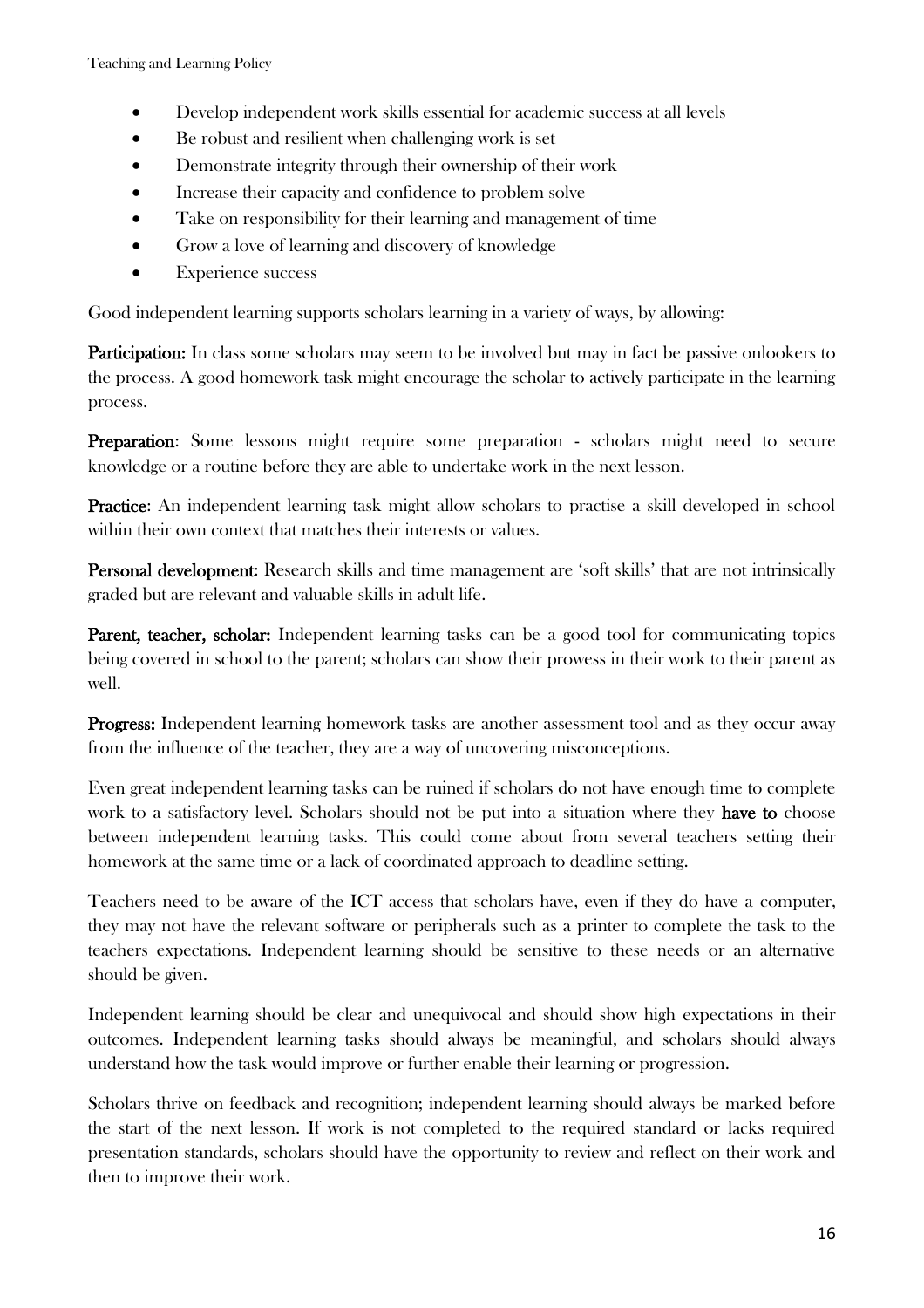Scholars should be given the opportunity to express their own curiosity and interest in learning. To this end independent learning tasks should have a degree of flexibility to allow interpretation or alternative outcomes whilst still maintaining high standards of execution.

### Independent study/homework task setting

Homework should be set by each teacher a minimum of once a week and the task should take scholar a minimum of 30mins to complete.

Scholars should receiving a minimum of 3 pieces of independent study a day (90 minutes a night) and should also be reading for a minimum of 30 minutes a night.

Tasks set by staff should be varied and be both engaging and tailored to the need of the individual scholar.

Task could fall under one of the four areas of:

# Preparation

Tasks such as pre-reading or tasks which link learning/lessons, they may feed into a sequence of lessons – making scholars responsible and proactive for their learning.

# **Practice**

Tasks which allow scholars time to practise a skill, such as music rehearsal, drawing and shading, or writing/re-drafting elements of work. These tasks are designed to develop scholars speed, accuracy and fluency (familiar tasks).

### Elaboration

Tasks such as re-explaining what scholars have learnt in lesson give them the opportunity to demonstrate their learning and allow teachers to gauge their understanding of new learning and concepts.

# Exploration

Tasks such as research. Scholars investigate a topic to fuel interests and broaden knowledge. Scholars are given an opportunity to apply knowledge learnt in lessons and extend this to personal enquiries. Development of independent investigation must be supported by time to present personal research. When independent study or homeworks are set, in lessons, teachers must take the time to explain and teach the work, challenging and addressing any misconceptions before the scholars leave the room.

Teachers should check/track that scholars have recorded the subject, task and the correct due date in their passport.

Successful homework setting and checking is vital to ensure scholars develop health routines at KS3 in preparation for KS4 and beyond- teachers must collect and mark work, feeding back out scholars, and where homework is of incomplete or of poor quality the academy behaviour policy should be implemented.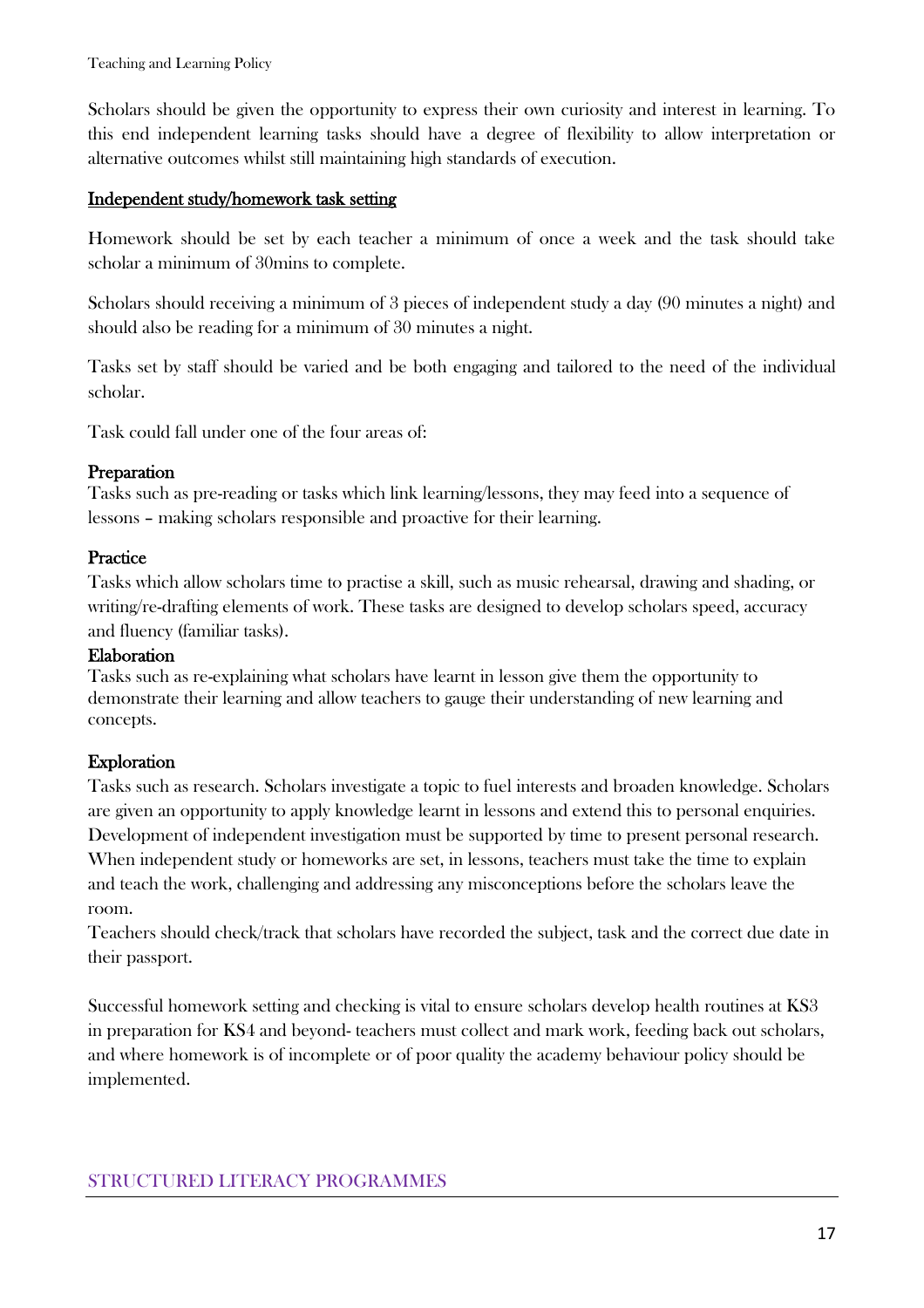The Fresh Start Programme: Scholars who are significantly below their chronological reading age will follow the Ruth Miskin Literacy Fresh Start Programme. This programme focuses on teaching phonics as a method of teaching reading. It will enable scholars to decode quickly and independently without sacrificing their enjoyment of reading. It will also develop comprehension, composition, spelling and handwriting skills at all levels.

The SRA Corrective Reading Programme: The remaining scholars will follow the SRA Corrective Reading Programme which will focus on comprehension. An additional focus of the daily literacy lessons is reading for pleasure, which will be modelled by teachers, aiming to increase vocabulary and develop skills in inference and deduction, by exploring a wider variety of more challenging texts.

The Accelerated Reader Programme: In addition to the daily literacy lessons, the Renaissance Learning Accelerated Reader programme will run to provide motivation and develop comprehension skills. This programme provides every scholar with a book at the appropriate level, which is then tested to ensure comprehension, and allows scholars to take responsibility for their own progress through the levels. Rewards will be given for scholars who are reading the most at a suitably challenging level.

Literacy expectations of all teachers in all lessons:

- All lessons will provide scholars with opportunities for meaningful reading, writing and speaking and listening
- All oral and written responses will be given in full sentences, and in standard English.
- All teachers will actively promote reading within their own subject as part of the curriculum and outside of school for enjoyment.
- All written work will be marked for literacy, using the literacy mark scheme

### The Ark All Saints Academy Reading Programme

At Ark All Saints Academy we develop scholars' intrinsic motivation to read by:

- Constantly celebrating reading
- Guiding scholars to make individual reading choices
- Recognising their individual interests
- Creating a community culture of positive expectation where everyone reads

Further information: Literacy Policy

### RATE OF PROGRESS

The minimum target for every scholar is to reach a grade 4 by the end of KS3. For some scholars (those who start on a 1 or 2) this would represent exceptional progress. For scholars who start KS3 with a grade 4 or as a base or above their target is to stay at that grade. If they do this then the scholar is making expected progress, working above their target grade is better than expected progress.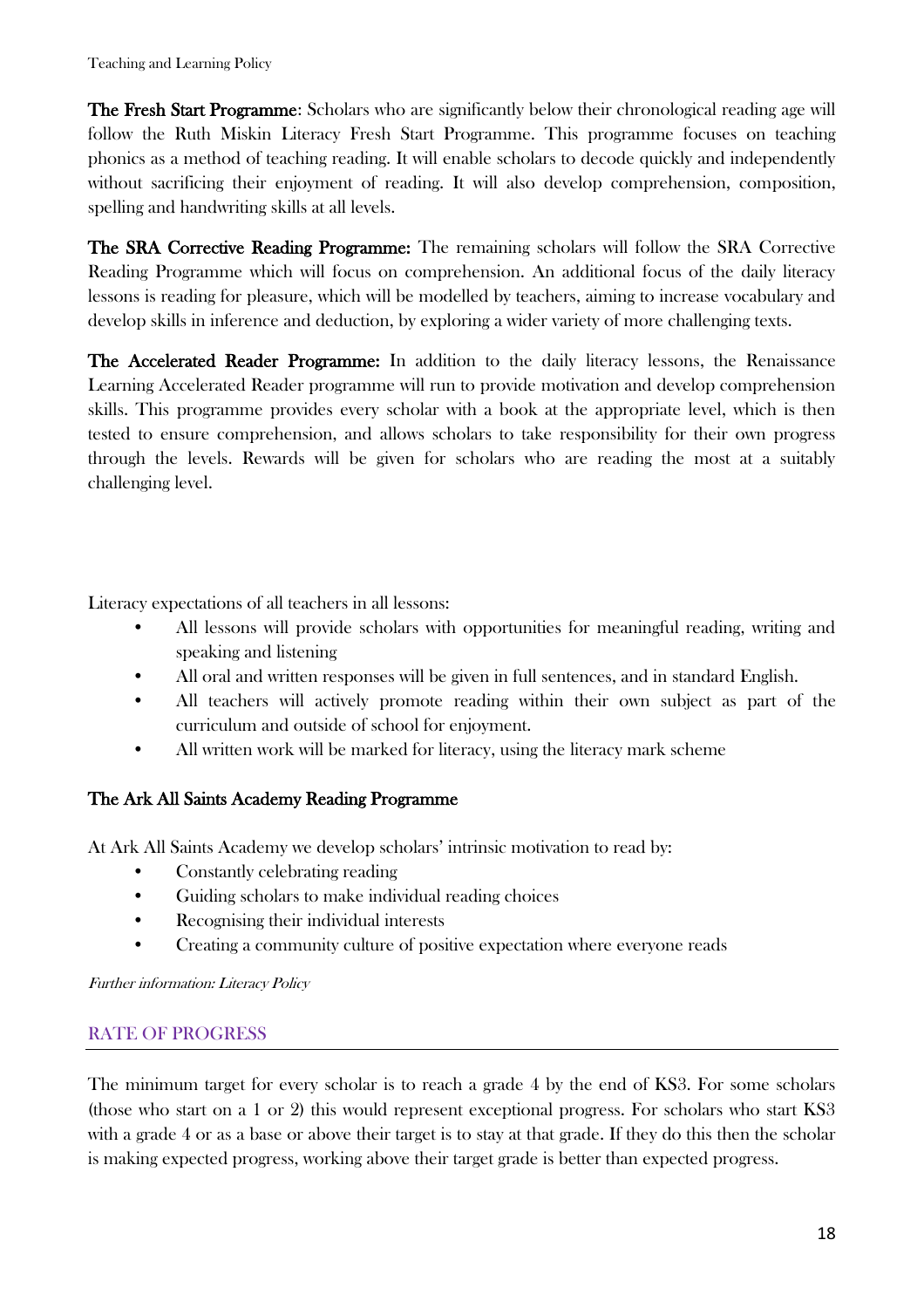If the subject has set their own baseline they will still be expected to achieve the original average KS2 English and Maths target.

If a scholar exceeds their target across three assessments then their target can be increased. It is very rare a target will be lowered.

In KS4 we would like everyone to then have a +1 target. So that they look to achieve 1 grade above their end of KS3 target.

At AASA this need for rapid and sustained progress will be at the forefront of our practice. To this end we will:

- Ensure that the setting and group sizes meet the needs of our scholars
- Use data as the driving force behind decisions
- Review the curriculum, MTPs and learning plans in light of assessment outcomes

# ASSESSMENT

Assessment must be informative. We need to know what we are testing and what scholars need to do in order to make progress. Assessments must be used as a diagnostic tool. They must also become second nature to our scholars so that they are able to perform under exam conditions.

To support this:

- Many of our assessments are written as part of the ACA so that there is formative assessment built into the unit of study
- Assessments will be carried out according to the calendar
- Assessments will take place under exam conditions

# The cycle of assessments at AASA:

It is essential that proper planning and review time is written into the assessment cycle so that there is time to reflect and plan to meet the scholars' needs and close the achievement gap.

Learning checks will take place every two weeks in Core and every three weeks in foundation subjects. These will be based on previous lessons learning and all marks recorded centrally.

Formative assessments will take place in term 2 for years 7-10. In term 6 a final summative assessment is sat for years 7- 10. For year 11 there will be GCSE 'light' assessments in term 2 and a set of full mocks in the last week of term 3 and the beginning of term 4.

Once assessments have been marked HoDs and the SLT will review progress and review learning groups.

# PRESENTATION OF WORK

Written work is a record of the learning and progress that takes place over the academic year. It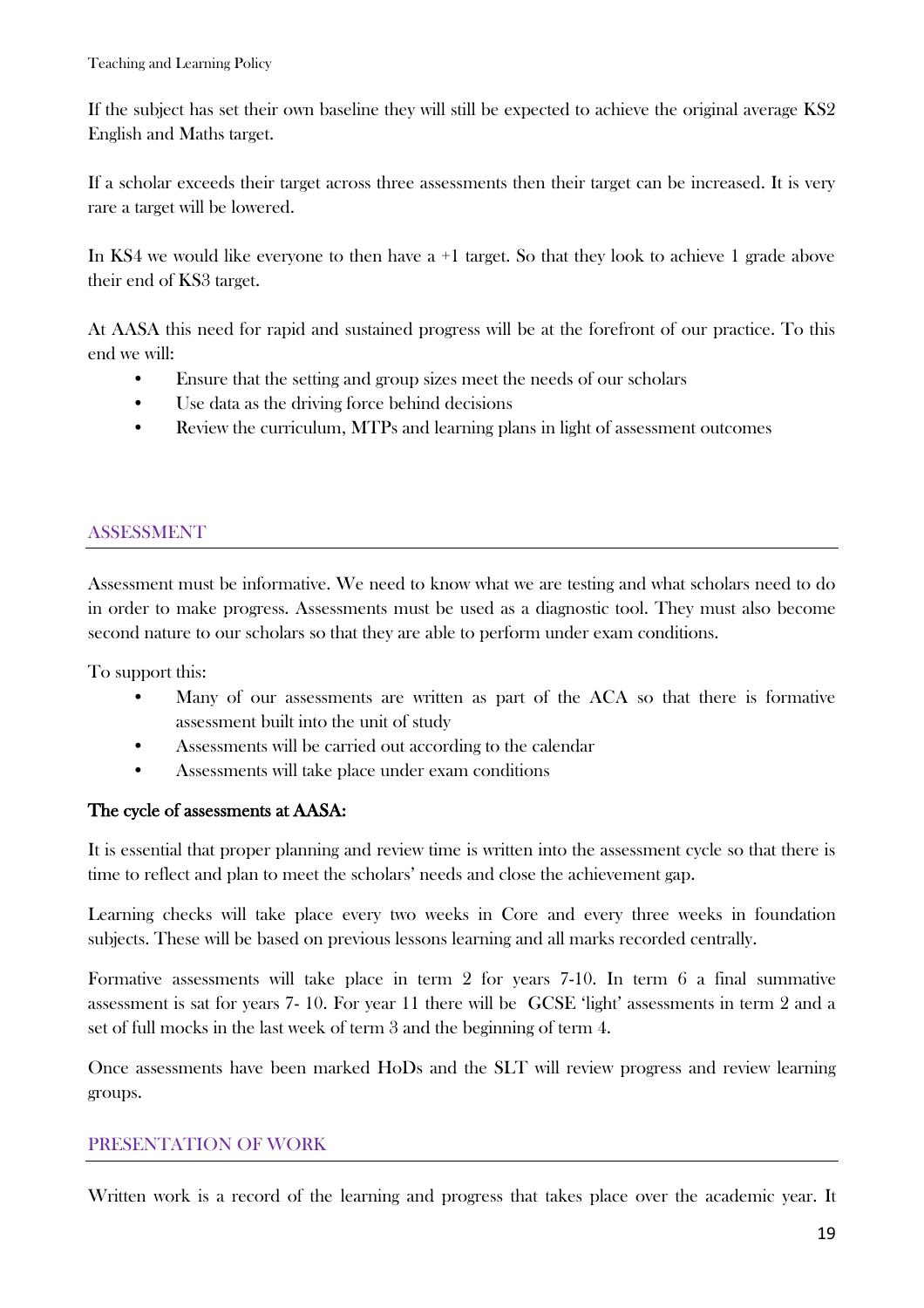serves as an important source of information as it serves to check for understanding, to aid in revision and also as a visual representation of the areas covered in that academic period. Presentation of work is a demonstration of the value we place on the work we have produced.

At AASA we believe that HOW work is presented demonstrates the value placed on WHAT has been recorded.

### Expectations of Written Work

- 1. Books and folders, and the pages within, should not be damaged by graffiti.
- 2. Work within books and folders should not be damaged by graffiti
- 3. Classwork and homework must have clear titles.
- 4. All titles must be underlined with a ruler.
- 5. Classwork and homework should be dated on the right in full : i.e. Thursday 29th March 2014 (NOT 29/4/14)
- 6. Homework should be laid out in the same way as class work but should also include the subject and teacher's name.
- 7. Only blue or black biro or ink pen is acceptable for written work, except when directed by a member of staff.
- 8. Diagrams, maps, technical drawings etc. should be in pencil, unless otherwise directed by a member of staff.
- 9. Scholars should be encouraged to use handwriting that is appropriate to the task: Handwriting should be clear and legible in all forms of written work.
- 10. Work written on the same page as previous work should be demarcated by a single line. Steps 1-4 of the marking policy should be repeated.
- 11. The first line of each paragraph should be indented.

### Scholar presentation of work on A4 paper



# MARKING

Marking is an extremely effective way of having a learning conversation between scholars and teachers. The quality of the teacher's marking demonstrates the commitment and interest the Academy has in their learning and progress. Marking is time consuming. It must therefore be worth the time it takes. It must have impact. It is an essential part of the dialogue between scholar and teacher, contributing to maintaining and raising our high expectations. The comments must be meaningful and personal to that scholar if marking is to be purposeful.

Teachers should ensure that: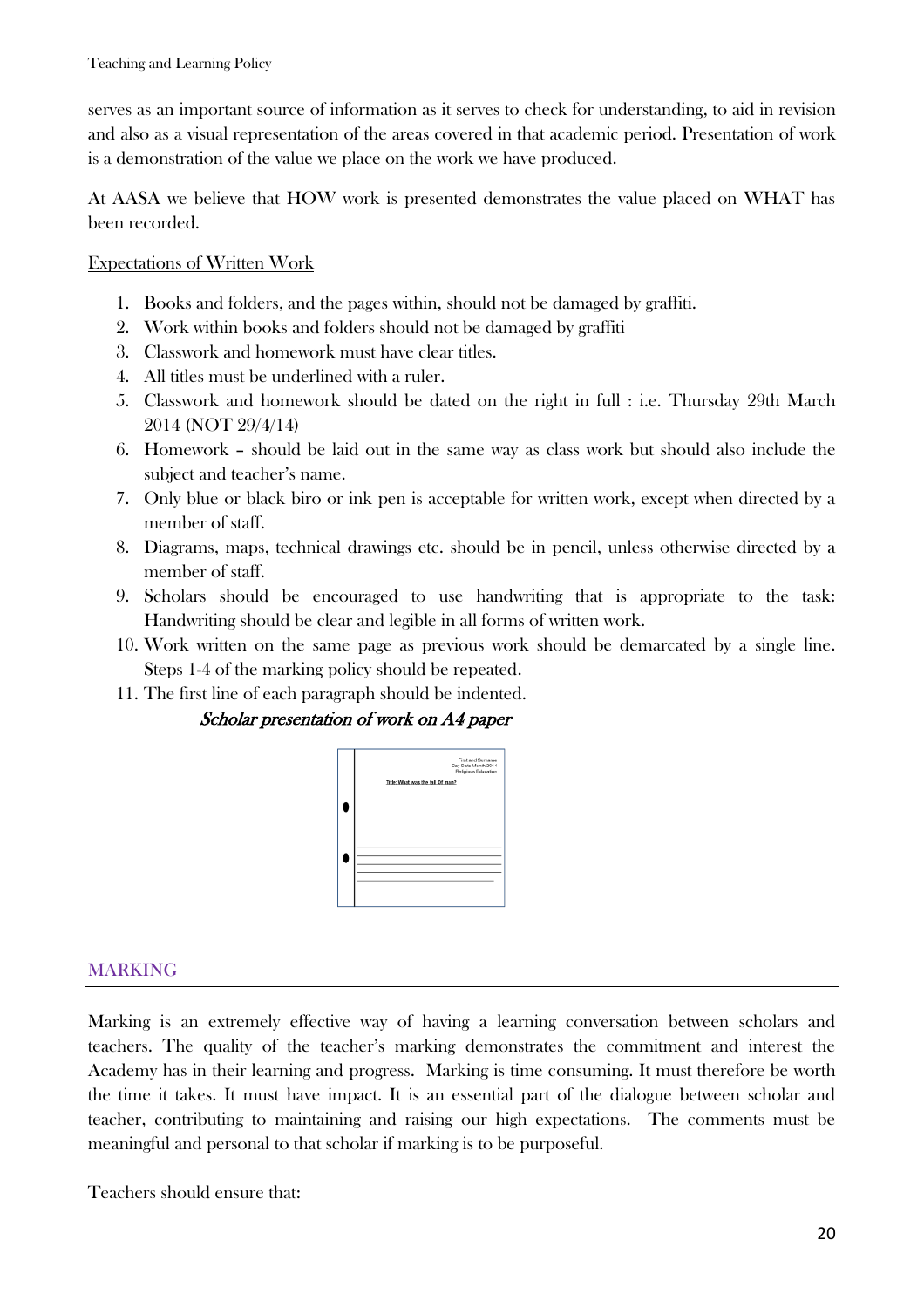- All written work is acknowledged and marked according to AASA policy.
- Every piece of extended writing is marked for literacy (see literacy policy).
- Marking is consistent and moderated within departments.
- Precise praise and constructive advice/targets are given (e.g. "Start every sentence with a capital letter").
- Written feedback to scholars is legible for the scholar and spelling, grammar and punctuation is correct.
- Common misspellings, punctuation and grammatical errors should be corrected in all subjects as far as possible. If excessive, do not attempt to try and correct everything all at once – the rule of three may be applied.
- Scholars are given time within lessons and as part of their independent learning to read, respond and act on the feedback they have been given (see below).
- Opportunities are given for scholars to respond to marking.

# 16.1. Regularity of Marking

We mark in different ways at AASA. These include surface marking, formative assessment and summative assessment. Each of these are to be generated by the teacher and returned to the scholar within the expectations of the marking policy and assessment calendar.

Marking is expected to take place for the following:

- Surface Marking for every lesson checking on surface errors e.g. grammar, spelling, lay out of work
- Formative Marking -through learning checks (fortnightly Core / three weeks Foundation)
- Deeper Dive Marking for extended pieces of independent work (fortnightly Core / three weeks – Foundation)
- Summative Marking Assessments as per the assessment calendar

Both verbal and written dialogue between scholars and teachers is essential for learning to take place through written work. At AASA, red pen is used to signify a teacher's comments and green pen is used to signify a scholar response or correction. These two colours allow easy recognition of dialogue between scholars and teachers to measure learning over time.

### Defining green pen marking

Green pen work is used to highlight scholar responses; this can be present in books, assessment stickers or within a piece of class/homework; it is evidence of scholars correcting misconceptions or making the next steps needed in order to progress.

It is a CFU point and identifies the impact of the teaching; it can create/ provide a 'stretch' opportunity within the learning.

Green pen work maybe seen within a scholars' review or revision of work. It may also be used for the purpose of correcting punctuation or grammar, within self and peer reflections/assessments and in their responses to teacher's comments and corrections.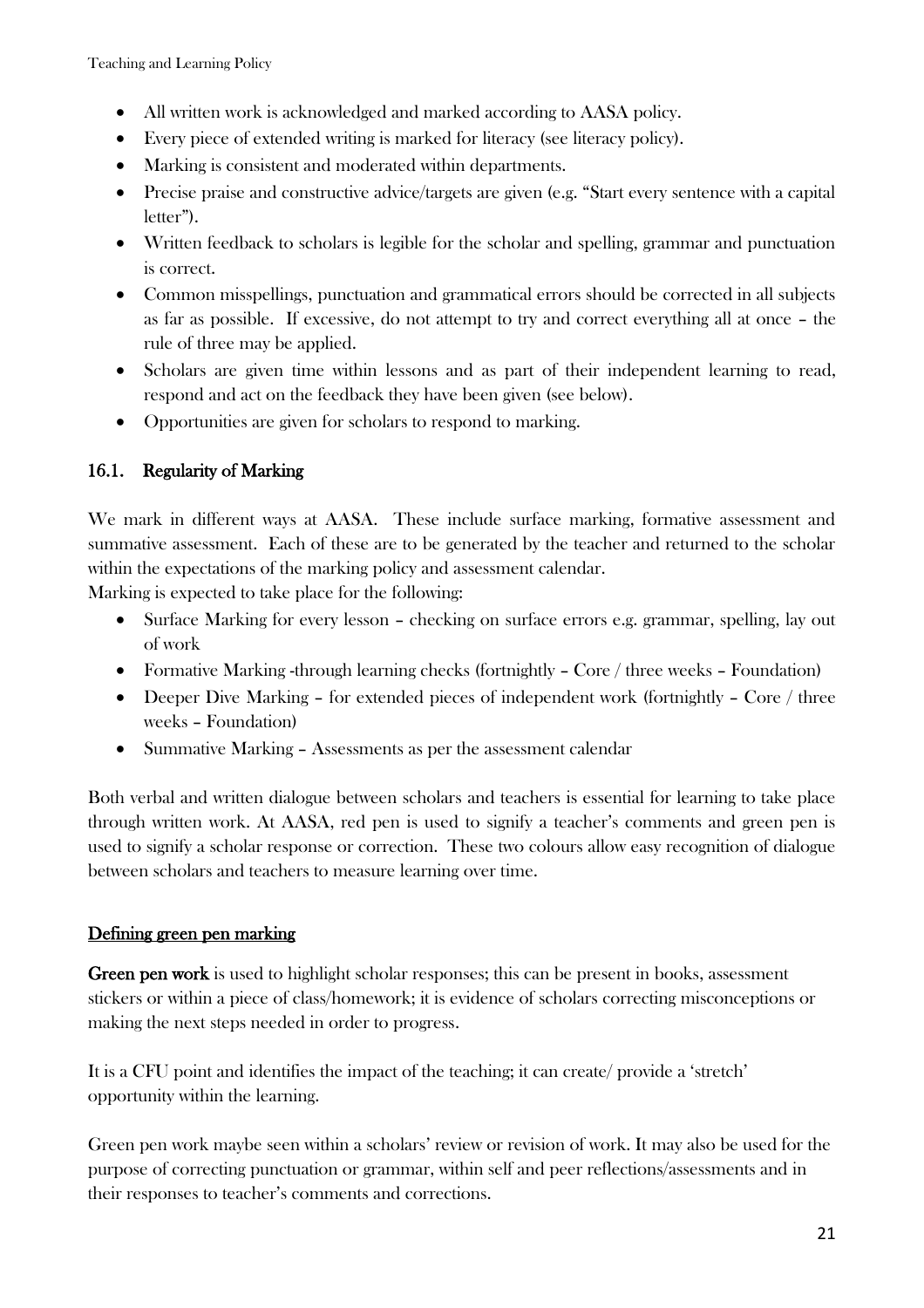Dialogue between teacher and scholar must be purposeful and constructive leading to the scholar identifying areas of improvement or reflection.

Green pen does not need to be used to draft or re-work entire pieces of work or for any other purpose than that stated above.

# 16.2. Surface Marking

Surface Marking is used to ensure that scholars are focusing on the learning taking place within the lesson and to communicate with scholars that their work is consistently being reviewed and monitored. At AASA surface marking is presented in three ways:

• Symbols to signify correct information, incorrect information or the need of a key term

| $\cap$ |            | $\overline{C}$ Correct |
|--------|------------|------------------------|
|        | $\circ$ KT | = need key term        |
|        | $\circ$ X  | $=$ incorrect          |

 Comments and phrases such as 'well done', 'excellent presentation' or other comments in relation to subject content and literacy

# 16.3. Formative Marking

Formative Marking is a way to keep a written dialogue open with scholars to ensure the quality of learning is sufficient to the progress expected within a specific subject. The point of formative marking and assessment is to inform the teacher and scholar of the current learning and progress within a unit of work. At AASA formative marking is used to correct content misconceptions and redirect students to correct errors and improve their work.

Formative marking gives the scholars a more focused commentary on the accuracy and quality of their work. This feedback should be detailed and comments given at regular intervals.

AASA uses the terms What Went Well (WWW) and Action step to share this information with scholars. See example figures 1.1 and 1.2.

Scholars receive written feedback and have an opportunity to respond to that feedback by correcting their work using the action steps.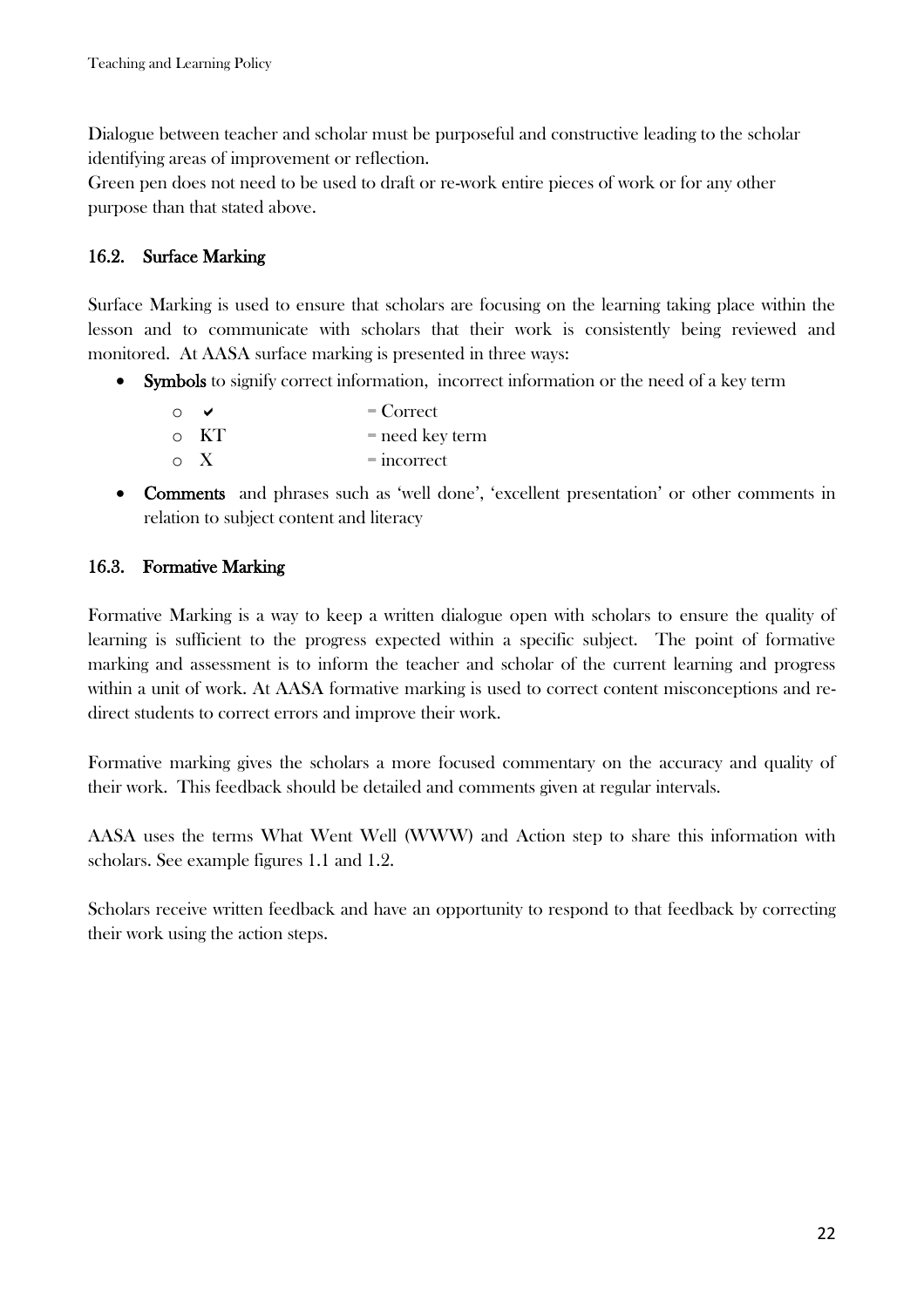| You understand how to find the lowest       |
|---------------------------------------------|
| common multiple                             |
| √ You have shown understanding by           |
| describing the problems mathematically      |
| <b>Actions steps:</b>                       |
| Try applying this to fractions.             |
| What would a LCM have to be with Fractions? |
| What would the lowest common denominator    |
| for: $\frac{1}{2} + \frac{2}{7}$            |
|                                             |

Figure 1.1

# 16.4. 'Deep Dive' or 'Long Marking' Marking for independent work

The marking for this type of work will focus on the key skills that have been taught and tested. Teachers are to apply the same marking polices as for formative marking in 16.3

# 16.5. Scholar Response to marking

It is important for scholars to have time in the lesson to read and respond to marking. This makes it a two-way conversation and adds meaning for the scholar. Scholars need time to read, ask questions, understand and act on teacher feedback. A question or specific and refined action steps should be set out, this allow scholars to know exactly what they need to work on and allows an opportunity for them to independently rework/correct work applying the specific suggestions made by their teacher.

Scholar responses are expected to be recorded after any form of marking.

# 16.6. Summative Marking of Assessment and Feedback

All assessments are marked and moderated according to AASA policy.

Question Level analysis is provided for all scholars in order to assist them in being able to identify areas of strength and areas for development. This will enable greater independence and allow for more focussed and successful independent work.

It is also important that scholars' are able to self-assess using the curriculum criteria to ensure full understanding of the tasks they are undertaking within their lessons. Time must be given to enable scholars to do this.

# Building in time for Scholar Response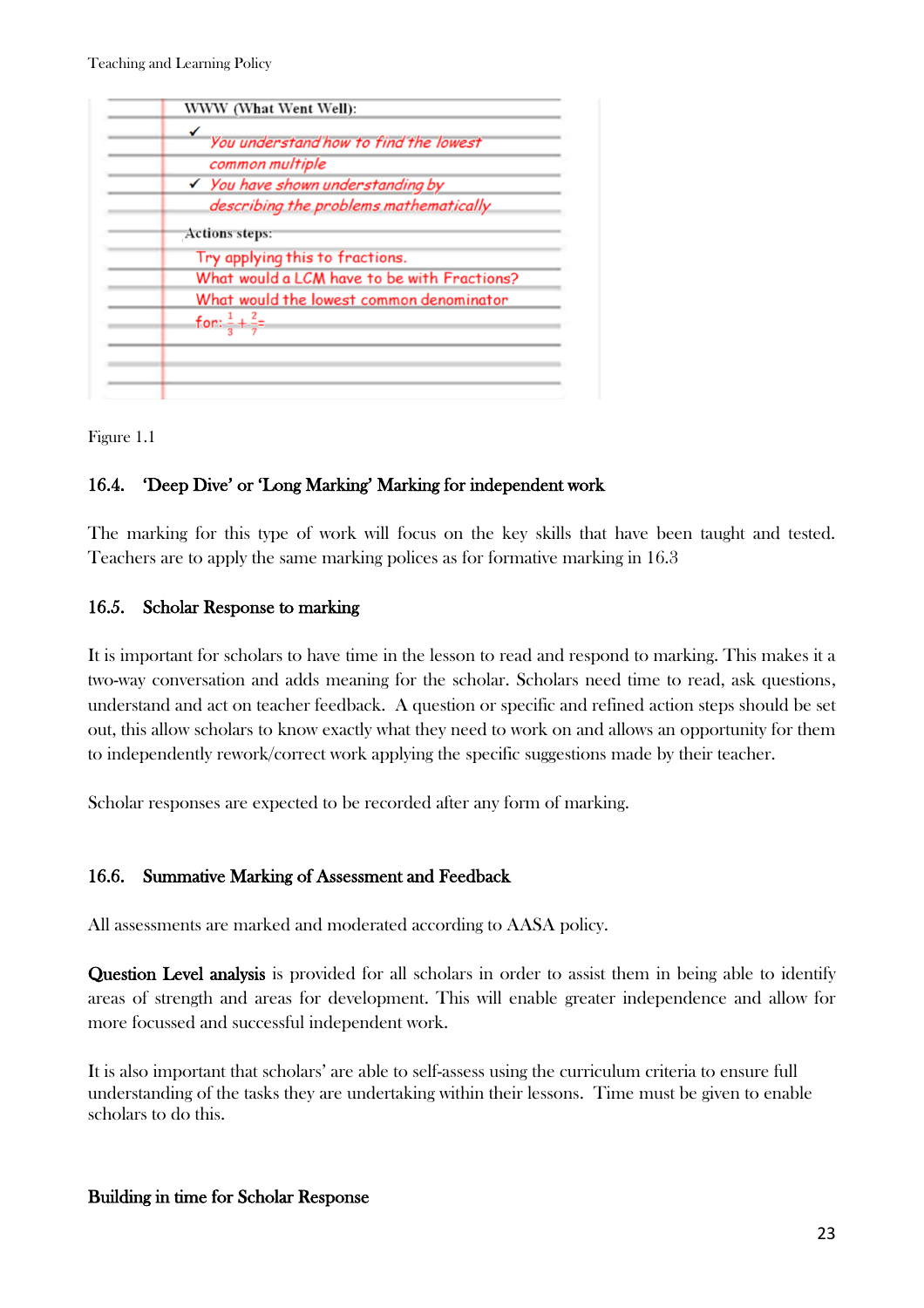As part of the Do-Now, scholars should be given space to focus on the feedback given. In that time they can:

- Respond to the teacher comments:
	- o Scholars should inform the teacher of the corrections they will make in their current work and improvements they will incorporate to their work in the future.
- Action your instructions: e.g.
	- o You must write in full sentences = give time for the scholar to re-write three ideas in full sentences.
		- Or
	- o SP look up the correct spellings of misspelt words and write them down.
	- o Complete a corrective task
- Silent feedback review:
	- o Scholar given space to read the marking of course that means there must be something worth reading.
- Please talk to me about this:
	- o There are times when it is easier to discuss the work through time must be set aside for this.
- How many mistakes do I mark?
	- o Teachers should focus on between 1-3 key errors and make comments on how these can be corrected and/or improved – any more might discouraging.

# 16.7. Self-Assessment

Scholars benefit from understanding subject success criteria as well as evaluating their own learning within its context. Scholars use the terms WWW and EBI to ensure we are using a consistent and common language between both scholar and teacher.

| <b>Literacy Marking Symbols</b>                       |                         | Q1. Work out the fraction below                               |  |  |  |
|-------------------------------------------------------|-------------------------|---------------------------------------------------------------|--|--|--|
| $\lambda$                                             | = missing word          |                                                               |  |  |  |
| $\checkmark$ $\checkmark$                             | = very good point       | $\frac{2}{-}$ + $\frac{1}{-}$                                 |  |  |  |
| <b>SP</b>                                             | $=$ spelling            | 3 <sup>1</sup><br>$\overline{5}$                              |  |  |  |
| //                                                    | $=$ new paragraph       | $M \vee$                                                      |  |  |  |
| $\boldsymbol{\mathcal{E}}$                            | <i>= grammar</i>        | $\frac{2}{-} + \frac{1}{-} = \frac{10}{+} + \frac{3}{-}$      |  |  |  |
| $\boldsymbol{p}$                                      | = <i>punctuation</i>    | 3<br>5 <sup>1</sup><br>15<br>15                               |  |  |  |
| $\overline{\rho}$                                     | = unclear sentence      |                                                               |  |  |  |
|                                                       |                         | $\frac{10}{10} + \frac{3}{10} = \frac{13}{10}$<br>M $\bullet$ |  |  |  |
| Subject specific marking symbols                      |                         | 15<br>15<br>30                                                |  |  |  |
| $M \vee$                                              | $=$ Good Method*        |                                                               |  |  |  |
| $M\bullet$                                            | $=$ Incorrect Method*   | Q2. Calculate the area of the shape below                     |  |  |  |
|                                                       |                         |                                                               |  |  |  |
| <b>SW</b>                                             | $=$ Show Working Out    | 1.2 <sub>m</sub>                                              |  |  |  |
| <b>CU</b>                                             | $=$ Use Correct Units   | $A = L \times W$                                              |  |  |  |
| S.                                                    | $=$ simplify            | $A = 1.2 \times 50$ OE<br>50cm                                |  |  |  |
| OE                                                    | $=$ origin of the error | $A = 60$ CU                                                   |  |  |  |
|                                                       |                         |                                                               |  |  |  |
| *Method = this is defined as a sequence or process    |                         |                                                               |  |  |  |
| that must be followed to achieve the required result. |                         |                                                               |  |  |  |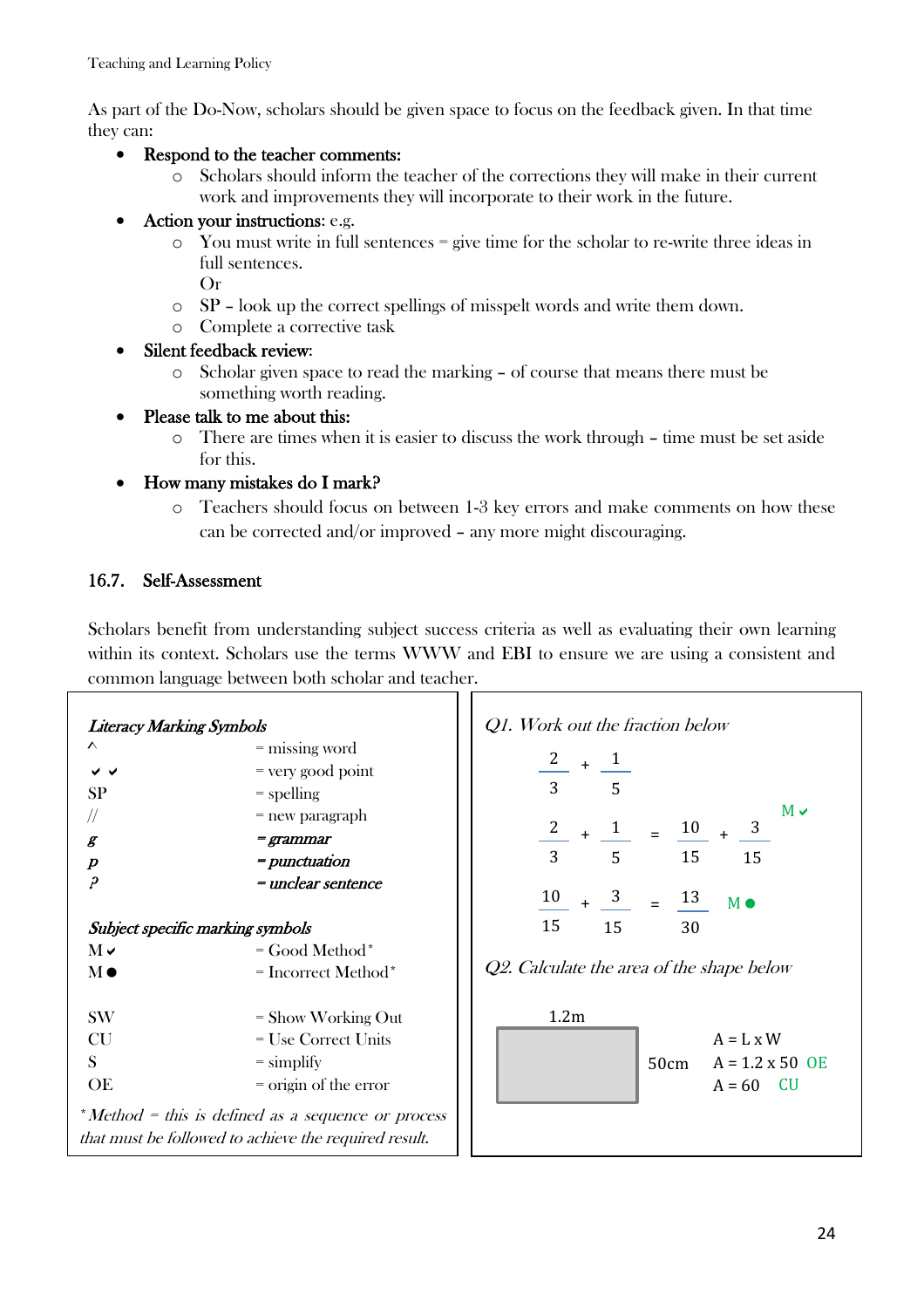# LEARNING OBJECTIVES

The purposes of learning objectives are to inform the scholar of what he/she is learning within a lesson. Scholars are not expected to write the learning objectives of each lesson in their books as this method takes up time that is better invested as learning time.

At AASA learning objectives are presented as questions, in each lesson consistently on each slide allowing scholars and teachers to access these objectives throughout the lesson. This practice ensures that latecomers have access to the objectives within the lesson. In addition teachers phrase titles in the forms of questions that relate directly to the outcome of the learning objectives. Combining title and LO would be a good idea where possible e.g. 'What do we learn about Prospero?' to save copying time.

When working with scholars who find writing difficult, key terms and information are consistently displayed on lesson slides. At times, differentiated worksheets will be provided with these terms and additional information already displayed at top of the worksheet.

# RECORDING AND EVIDENCING PROGRESS – THE USE OF FOLDERS AT AASA

At AASA scholars use folders to record and organise their work:

Daily folder: Every scholar will have a purple folder to carry with them to their lessons. This will contain the work they need for that day and also any independent learning and letters. The folders have an important pedagogic purpose: teaching the skill of filing and organising relevant work in a folder now will form a habit that will ensure their success in the future (structure liberates). This system is also advantageous for teachers because the work is easier to distribute and collect, and is lighter to carry, making it easier for teachers to mark.

Subject folder: You may use paper or exercise books. Once the scholar's work has been assessed, it will go in a subject folder that remains in the classroom. This will be a record of all their work throughout the year, and it will be readily available for the scholar, teacher, parent or visitor to track progress over time in that subject. Scholars can review and reflect on the work in their folder and enjoy seeing the results of their hard work.

### LESSON OBSERVATIONS

Great teaching leads to great learning leads to great progress and to measure this at ASAA, teaching practice is observed by senior leaders to ensure the quality of teaching is at its best. The aim of observations is to establish a culture amongst the adult learners where they feel able to observe and be observed and give and receive feedback open and honestly. For this trust to exist there must be clear lines of feedback and agreed ways in which key pieces act as evidence.

There are three types of 'recorded' lesson observations: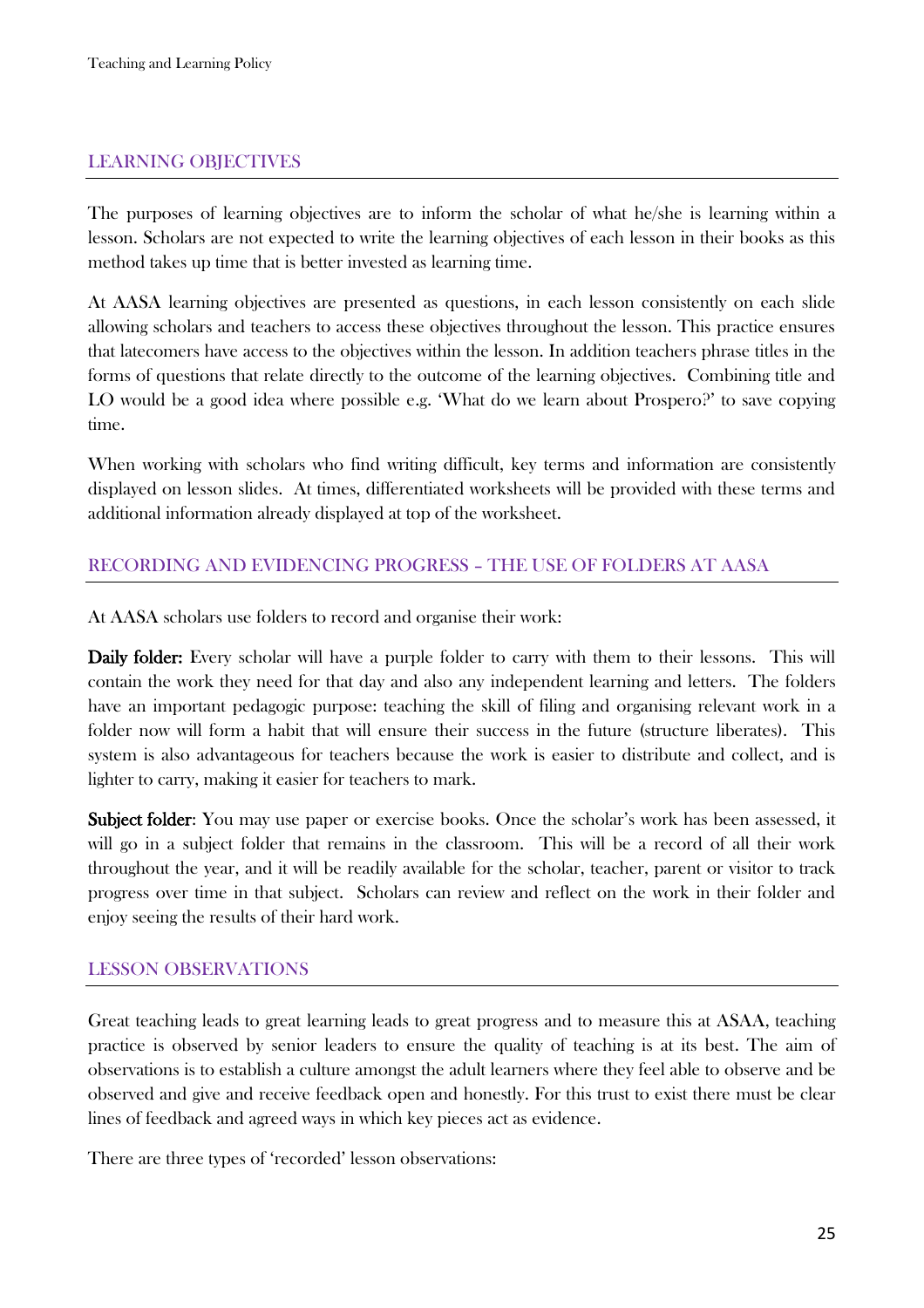- 1. Those that require a grading and measure the general teaching standard of the academy and the ability of the SLT to make accurate judgments about teaching and learning in that academy.
- 2. Those that are non-judgmental and serve to develop teachers to be better practitioners.
- 3. Research and informal (non judgmental) learning walk observations.

Whilst it is necessary, it is through creating opportunities for genuine teaching discussions away from the fear of judgment that will become the most effective ways to coach teachers to improve scholar learning. Teachers need space and time to discuss and reflect on aspects of their teaching in order to grow as professionals.

At AASA coaching observations will:

- Be a regular and normal occurrence
- Not be judgmental and therefore will not receive a grading
- Last for a maximum of 30 minutes and so focus on a small part of the lesson
- Be followed by a coaching feedback session of including practice opportunities
- Be distributed amongst lead teachers

Other opportunities for lesson observations will be:

### Internal Observations

- Formal observations of 30+ minutes will occur at least once per half term by a member of the senior or middle leadership team.
- Each line manager will observe and provide feedback to each member of their team
- Staff will appoint a buddy who will observe on an informal basis
- Use of recording equipment will be used by individual staff to record their own lessons
- Learning walks

### External Observations

- Ark monitoring visits
- Ofsted inspections

### Informal Observations

Informal observations take place to continuously inform teachers of their professional practice. In order to provide the best possible support and development within teaching and learning, it is best if senior leaders are in the classroom often to observe teaching practice. Informal observations allow senior leaders and teachers to conduct open and honest dialogue about best practice and the impact of teaching and learning on scholar progress.

Feedback is given informally and at an agreed time and place that suits both the observer and the teacher.

# Formal Observations

Formal observations take place twice annually and are used to inform both senior leaders and teachers of professional performance and progress. In order to ensure that formal observations are a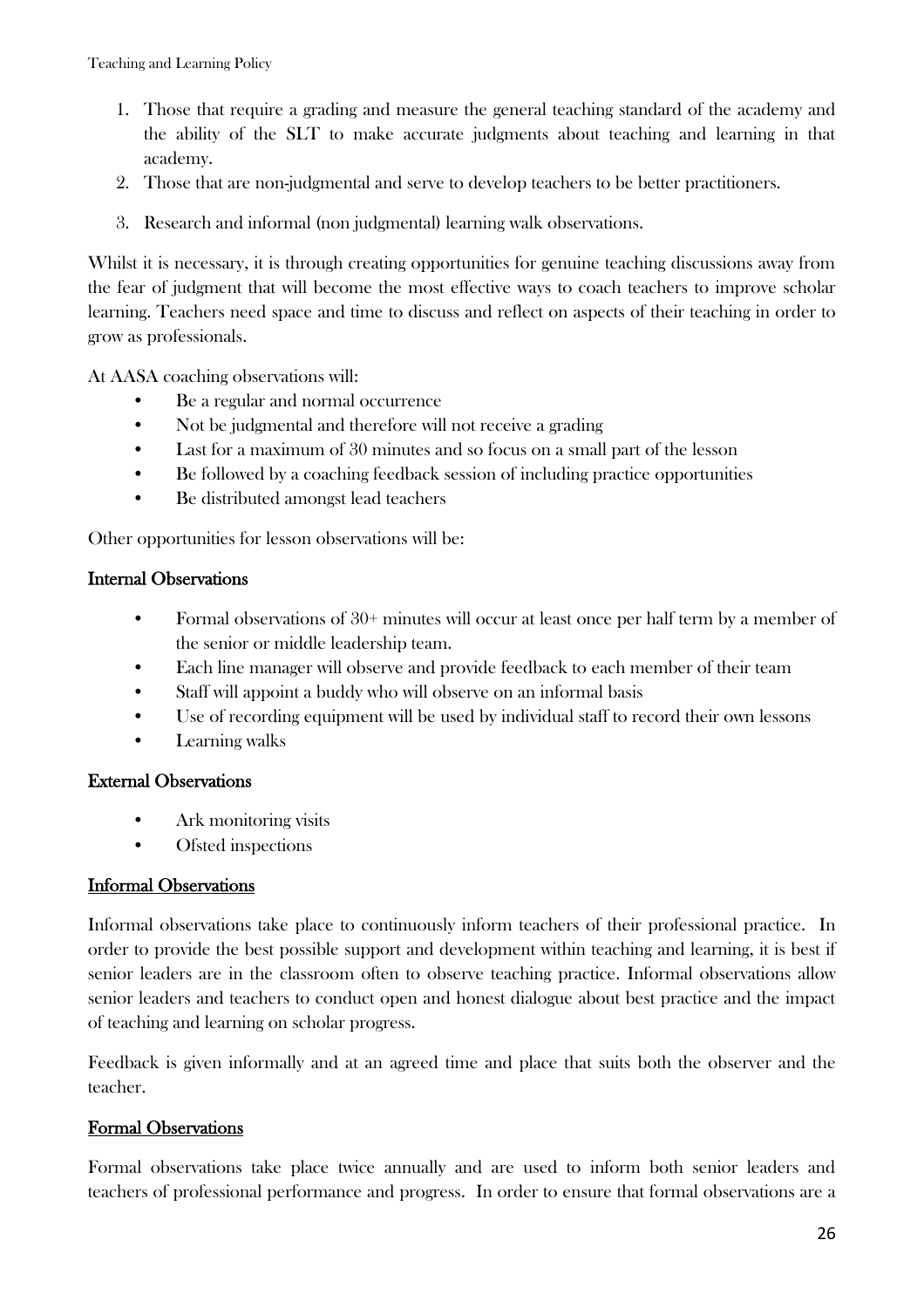true reflection of learning over time, it is advised that teachers use informal observations to enhance their practice upon the approach of a formal observation.

Feedback is given formally at an agreed time and place. Time and space is given for a two way conversation to assist in giving support and suggestions for professional development and key action points for teaching, learning and progress and assessment for learning. If data is available, it can be presented at this time.

# Learning Walks

A Learning Walk is a brief classroom visit utilizing a researched-based tool that provides senior leaders and teachers opportunities to reflect on learning strategies, scholar interaction, scholar engagement, and scholar progress. These visits are informal and a quality assurance tool to inform best practice.

Feedback is not formally issued, though you may receive comment via e-mail.

During learning walks you can expect '<u>real time feedback'</u> which may push, support or challenge the learning being observed.

\*What is 'Real Time or In -the moment' feedback?

SLT or Middle leaders may visit your classroom and use hand signals or white-boards to communicate, not interrupt learning to improve teacher practice or scholar learning.

'Real time and in the moment feedback' is an immediate intervention and action that allows teachers to make rapid improvements in their practice, addressing potential misconceptions, errors or possible quires that the teacher may have raised In their classroom routines or the learning.

# Purple Learning Focus cards

All staff at AASA are considered learners, development of practice is a priority for all. With this in mind all classrooms will present a 'purple learning focus card'.

The card highlights areas of the classroom teacher's areas of development. These action steps should be updated every term, to ensure continued development of personal practice.

Cards highlight three areas of focus and should be observable to all visiting the classroom, including scholars.

Action steps will focus on, Teaching and learning, Climate for learning and how marking and assessment is being used to close gaps in learning.

Coach or LM initials should also be present on the card to ensure relevant feedback is passed on.

# PPA AND COVER POLICY

All teaching staff will have 10% of their timetable given to them as PPA- this is on top of the regular time blocked for departments to plan together.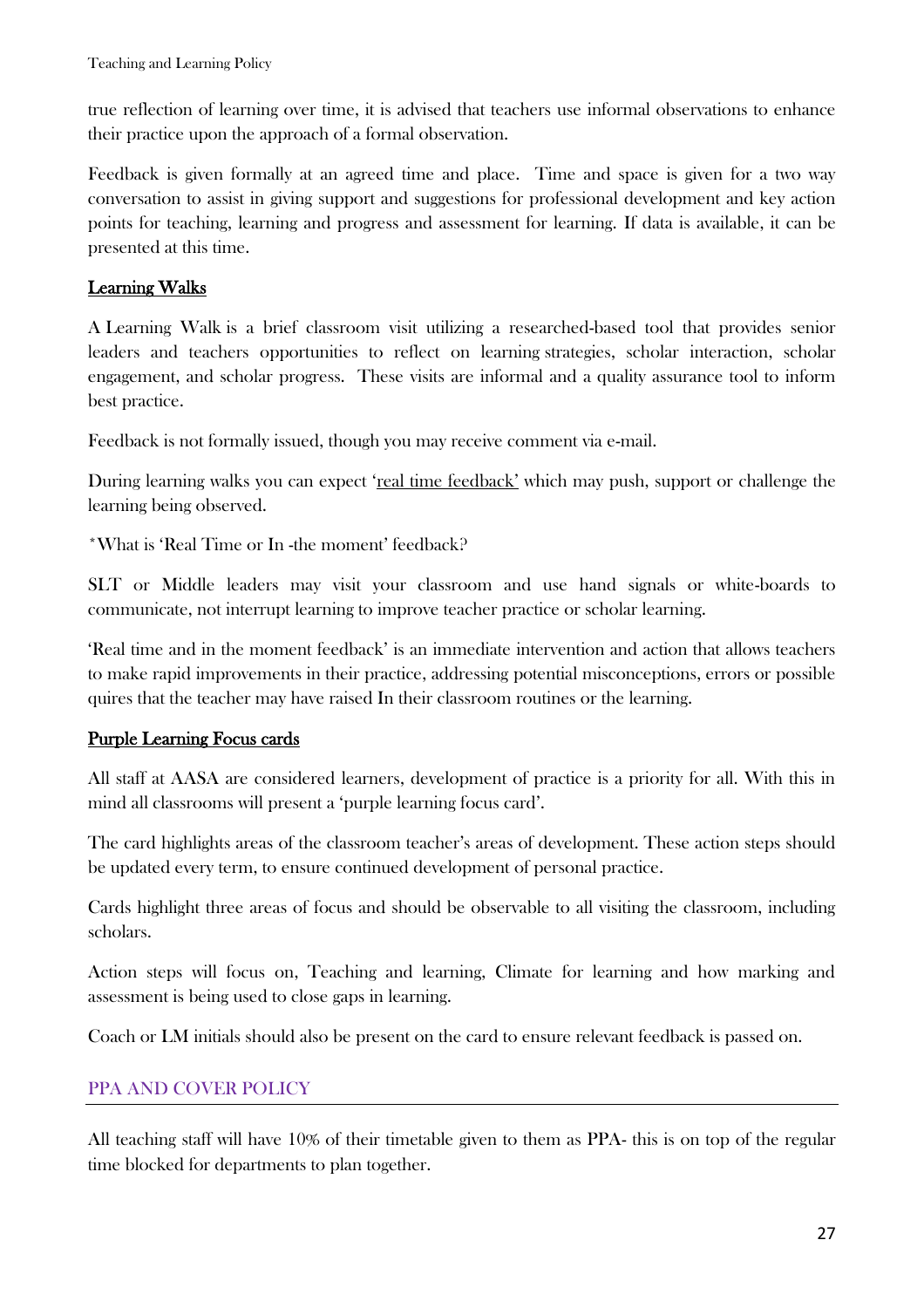When staff are absent for any reason they are expected to set adequate and suitable cover that scholars are able to undertake independently.

This work will be returned to the usual subject teacher who will be expected to mark and return this work to the scholars as soon as is reasonable.

When a member of staff is going to be absent, please ensure that the absence policy is adhered to:

Staff must:

- Call the cover line number before 6.30am
- State the reason for absence
- State what cover work needs to be set for the subject and where possible email the work to the Operations Manager and copy in the Line Manager

To enable cover to run smoothly:

- All subject teachers are asked to provide a programme of learning and save it to the cover folder for your subject, in the shared area. This is so that cover staff can access work in the case of cover work not being set.
- If a member of staff has planned leave, please ensure that cover work has been prepared, saved into the shared area folder and left in the cover tray in the staffroom. Clearly marked.
- If any work needs to be photocopied for the cover lesson, please ensure that this is noted in the email. Clearly marked

# You will need to email the instructions for your cover work to the Operations Manager and your Line Manager

Work will be distributed to covering members of staff. All covering staff will be asked to leave completed work clearly marked in the subject teacher's pigeon hole in the Staff Room.

# PRACTICAL SUBJECTS

AASA acknowledges that learning approaches can differ across the curriculum but more so in practical subjects.

The lessons will always be planned in accordance with AASA policies to ensure outstanding academic rigour, with literacy and numeracy supported throughout.

Every scholar will have an individual record of their learning.

Every subject will have a Health and Safety Folder that will contain appropriate Risk Assessments for all lessons/activities carried out by scholars/staff. These Risk Assessments may be generic whilst others will be specific to an activity. If a teacher has any concerns, then the HoD must be informed 3 days prior to the activity happening, and it must only happen once written permission has been given.

All staff are to receive appropriate Health and Safety Training as required.

Subjects will display posters outlining the courses of action required in the event of an incident.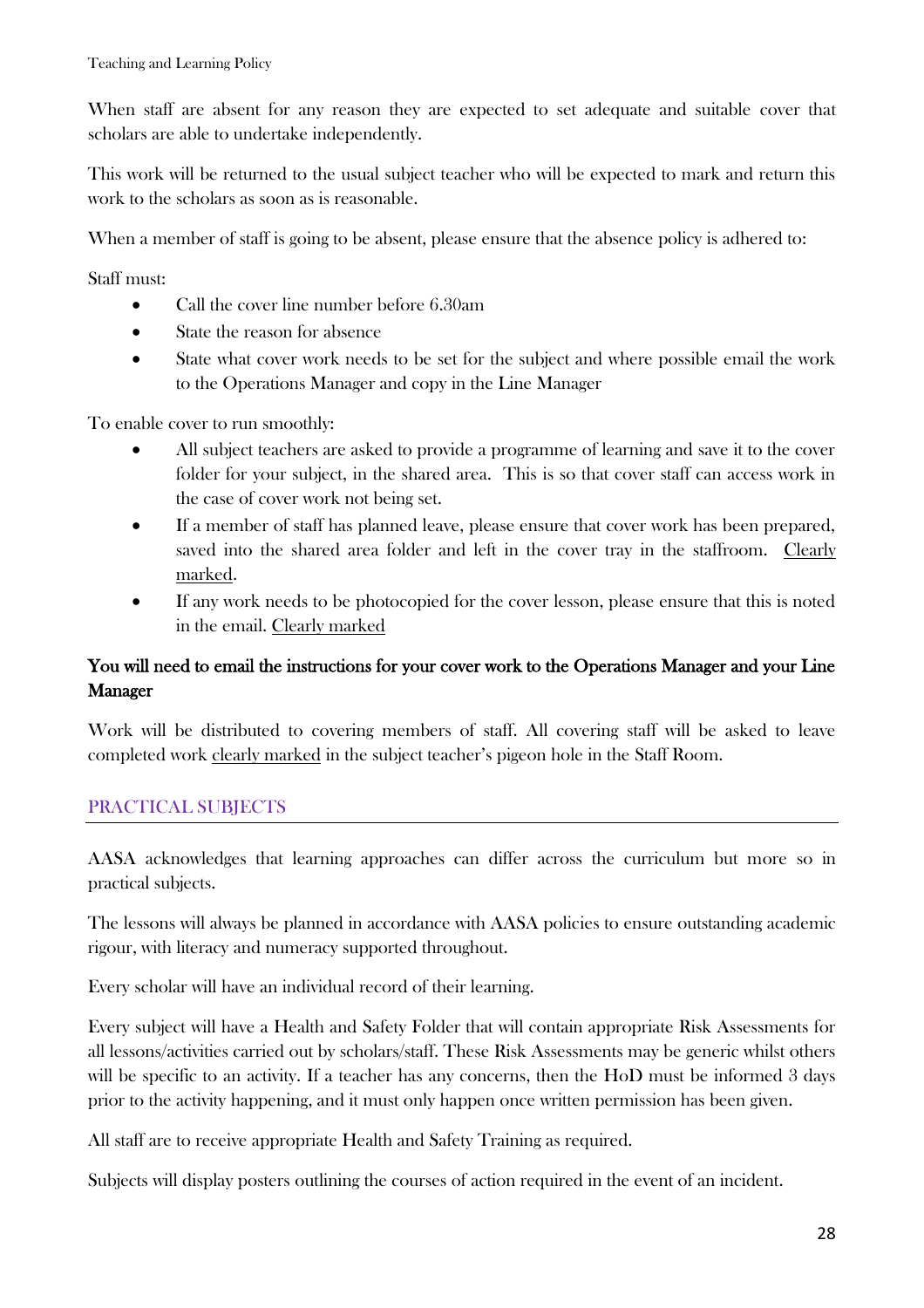Scholars will be taught how to use the different 'spaces' appropriately and to be responsible for their own practical equipment. However, the routines across the Academy will be adhered to.

There will also be subject specific practices which will be detailed in the Subject Department Handbooks.

# REPORT WRITING

### 22.1. The Style

Parents are not usually familiar with education specific jargon. Keeping comments clear and concise is the most helpful way to engage with parents.

Reports are more professional if the vocabulary is descriptive and concise so it is better to avoid using the words 'good' 'well' and 'bad' and 'average'. These terms give a very general picture and so they are not very informative. You can usually find a more interesting and thoughtful comment. Try the ones below:

- participates sensibly
- grasps new concepts quickly
- loves learning new skills
- understands clearly
- takes pleasure in
- concentrates for long periods
- enjoys being involved in
- lively imagination
- wide general knowledge
- has a wide range of interests
- puts in his best effort
- has read widely
- is well-organised/reliable/keen
- sensible/careful worker
- continues to improve
- retains facts easily.

# 22.2. The Tone

Getting the tone right is almost as important as getting the information across accurately. Remember that you are dealing with proud parents so you must find ways of making your comments accurate as well as sensitive to keep the parents' support. Nothing in the report should come as a surprise. If you have anything negative to report it should have been expressed through a parental conversation earlier in the term.

Although you have to be honest about the scholars' shortcomings, it is important to highlight their strengths and your tone should display your own interest and care for the child.

These expressions demonstrate a positive attitude towards a scholar:

• I was pleased when...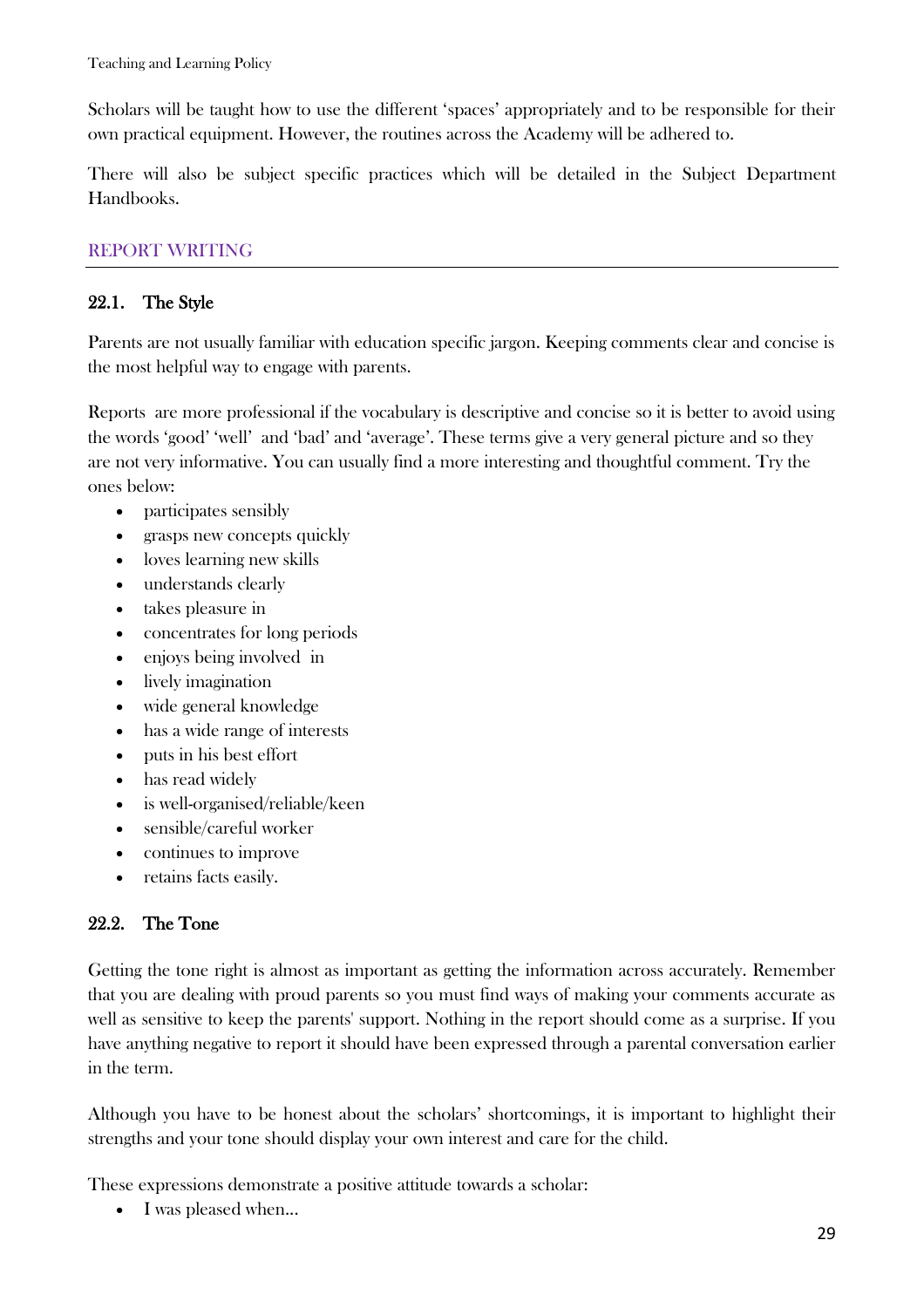- I hope he will soon...
- I should be delighted if...
- I hope he will develop his talent for...
- I enjoy teaching her because...
- I wish her well next year.

These comments highlight the scholar's weaknesses without causing intended offence.

For scholars who are not reaching their target levels (or expected progress):

- tries hard but needs extra support with
- does his best but lacks confidence
- often tries hard but can be careless
- needs lots of practice at each level
- copes best in a small group
- needs extra practice at each level to keep up with the class
- acquires new skills/concepts after a lot of practice.

For the reluctant learner:

- makes avoidable mistakes
- needs to check her work more closely
- needs to be supervised closely to keep her on task
- needs to put in more effort to work within the group

### 22.3. Checking Your Report

- Your report comment should be around 150 characters in length. Example; "Strong progress has been made this year. Further work needs to be made on punctuation and spelling. Extra reading at home is required."
- Do not use their name start your sentences with ...is able to, has made strong…
- All comments must be about behaviour for learning never personal.
- Check gender associations.
- Spell check at the end of each comment box.
- Consider how useful you would find the comment if you were the reader.

### DISPLAYS

"The soul never thinks without a mental picture." – Aristotle

"What is seen by the eye is transformed and coloured by the vision of the mind." - Robert Wade

Through beautiful, clever and inspiring displays we can ignite the imagination, reaffirm ideas, praise, teach spellings, teach concepts and start discussion.

#### Classroom displays should be regarded as teaching tools.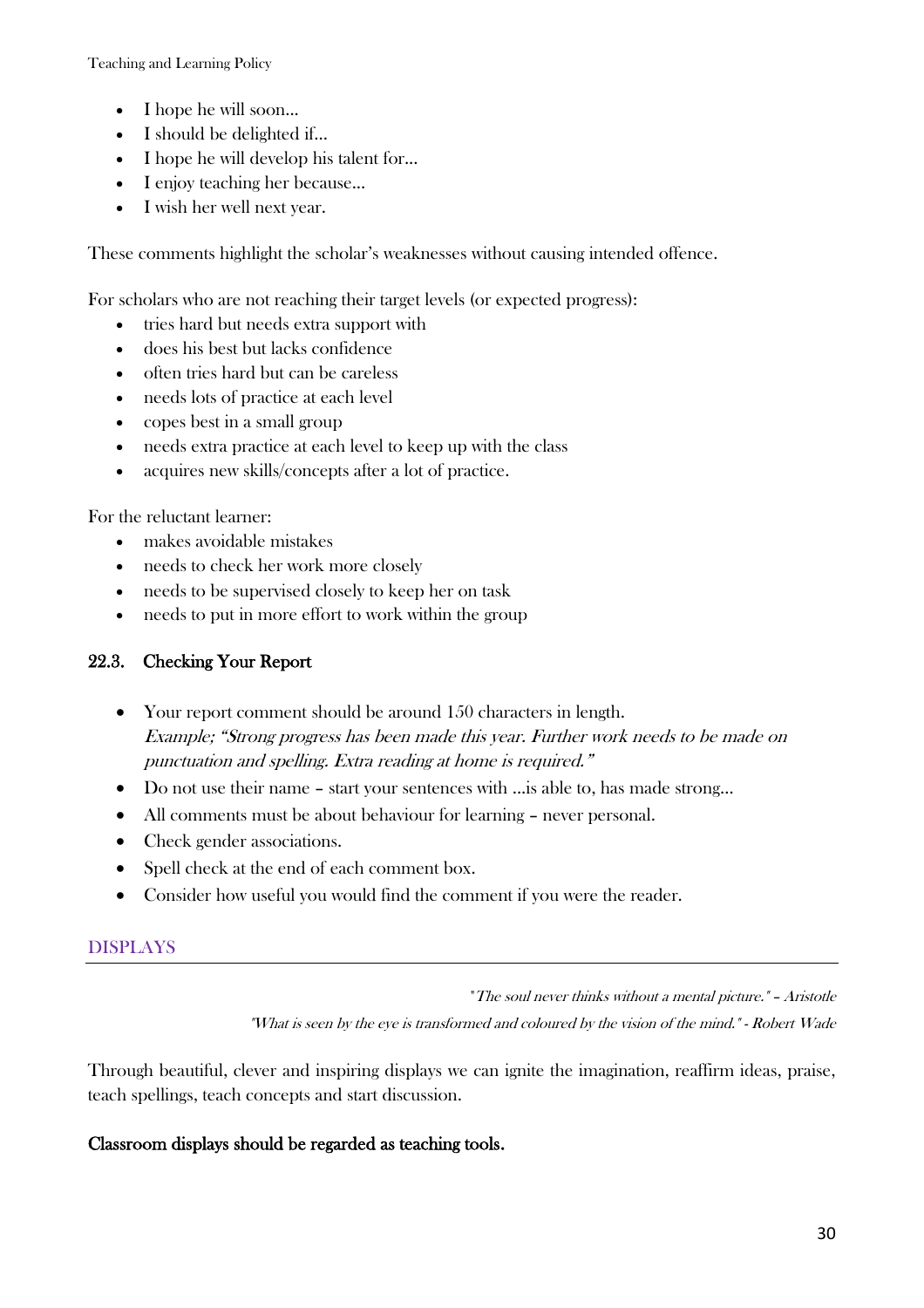Scholars will be involved in the production of displays, promoting pride in work and caring for their environment, in the classroom and around the Academy.

Displays should be regularly refreshed and can be used to track learning over time. All displays must show examples of outstanding work and careful attention must be paid to ensure that all work displayed has 100% accuracy of presentation, spelling and grammar.

Classroom Displays will include:

- AASA Core Beliefs
- Subject specific key words
- AASA's 10 saintly values of an outstanding lesson
- Academy contract
- 'Ark All Saints is'… motto
- CRIS
- Current subject topics
- Outstanding examples of subject work
- Assessment for Learning
- Sentence starters

Corridor Displays will include:

- Class of 2018 journey to success
- Core beliefs
- CRIS
- Current world events
- Cultural/Christian calendars
- Current school events/trips
- Subject specific boards
- Religious information
- Local events
- Outstanding work
- **•** Artwork

Academy Reception will display:

- The story of AASA
- World map of where we are from
- Core beliefs
- CRIS
- Scholar/Parent information
- AASA's 10 saintly values of an outstanding lesson
- Academy contract
- 'Ark All Saints is'… motto
- Current subject topics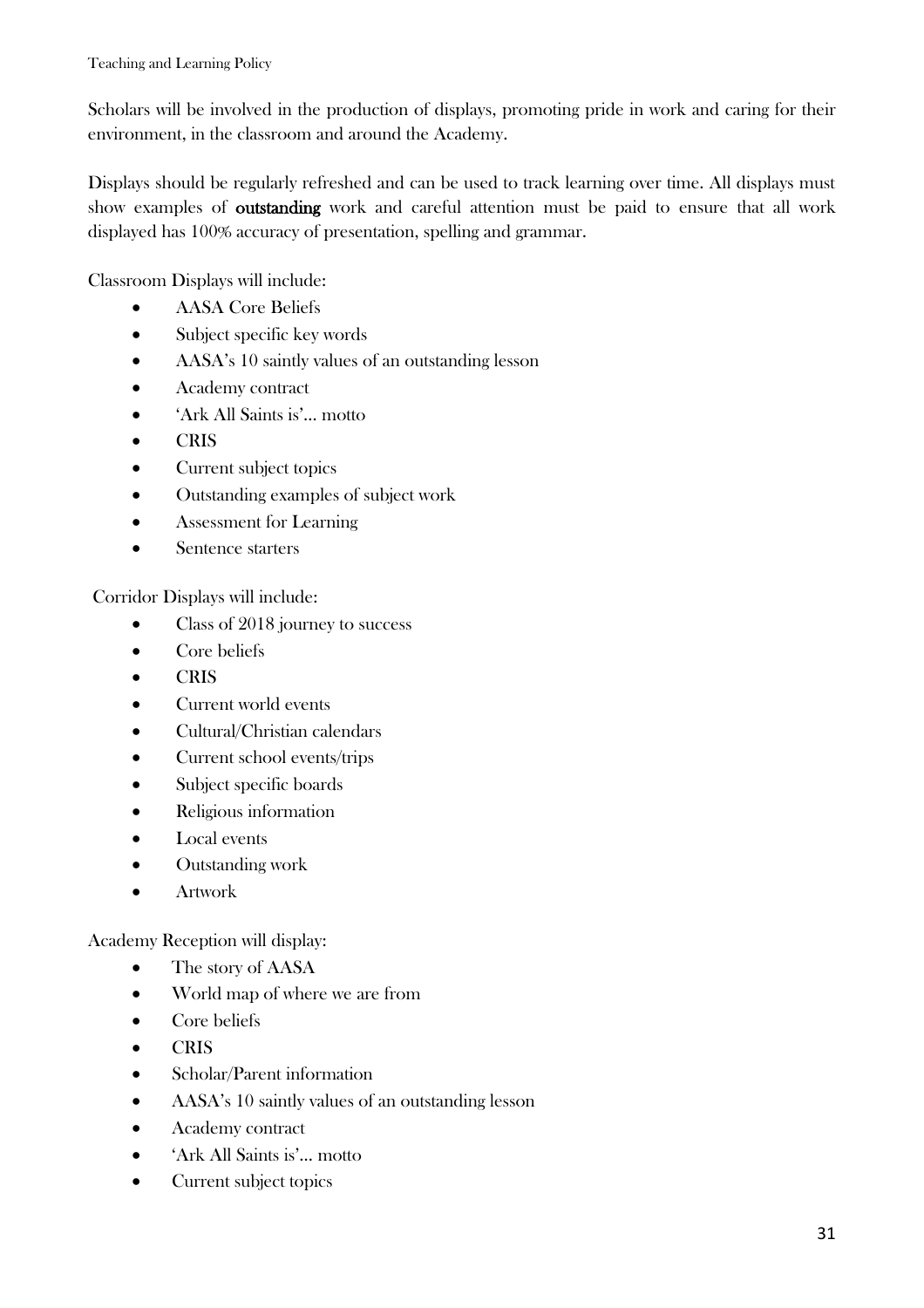There is a dedicated member of staff who has responsibilities for displays around the Academy. A monitoring system will be in place for corridor and exterior displays. A separate booking system, via email, will be generated for requests to assist teachers in their classroom displays.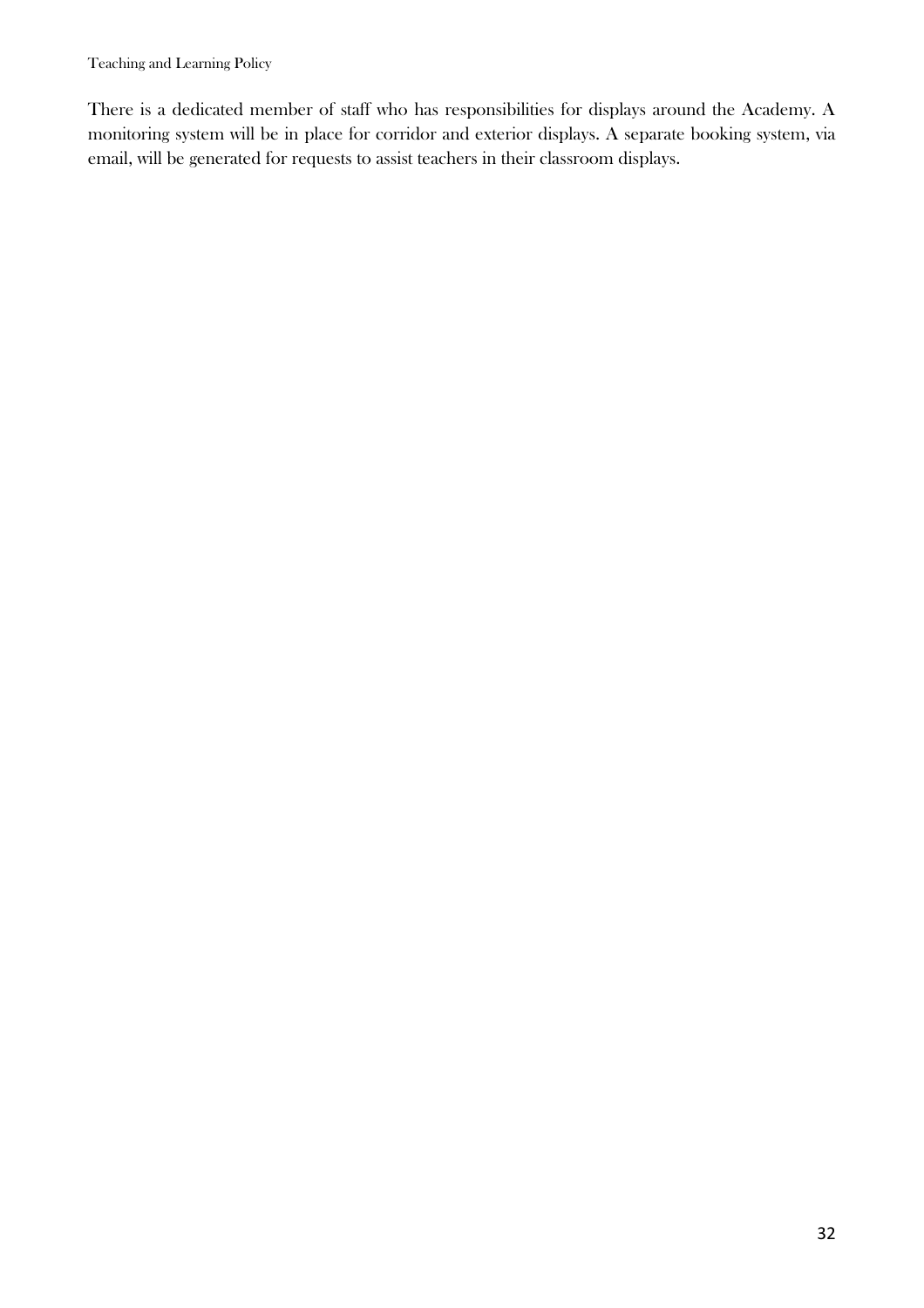# APPENDIX 1 – CLASSROOM MANAGEMENT

Narrate the Positive – describe what scholars are doing well, not what they're doing wrong

- "I like how Abdi has got straight to work on his writing task."
- "The second row is ready to go; their pencils are in the well and their eyes are on me."
- Narrate the positive while looking at the scholar(s) who are not complying

Challenge / Build Momentum – give the scholars a simple challenge to complete a task

- "The last class was able to transition to small groups in 45 seconds. I bet you can do even better."
- "Now I know you're only Year 8, but I have a Year 9 problem that I bet you could master. Get ready to prove how clever you are!"

Increase Teacher Radar (awareness of when scholars are off task)

- Deliberately scan the room for compliance:
	- Choose 3-4 "hot spots" (places where you have scholars who often get off task) to constantly scan
	- "Be Seen Looking": crane your neck to appear to be seeing all corners of the room
- Circulate the perimeter of the room with purpose:
	- Move away from the scholar who's speaking
	- Identify 3 spots on the perimeter of the room where you can circulate to, stand, and monitor scholar work
- Monitor independent work repeatedly scan the room while coaching scholars during independent work

### Implement Least Invasive Immediate Intervention (when the first scholar is off-task):

- Redirect scholars using the least to most invasive intervention:
	- Proximity
	- $\blacksquare$  Eye contact
	- Use a non-verbal
	- Say scholar's name quickly
	- **Small consequence**
- Anticipate scholar off-task behaviour and pre-rehearse the next two things you will do when that behaviour occurs
- Narrate the positive while looking at the scholar(s) who are not complying

Strong Voice – five techniques to establish a teacher's authority in the classroom

- Square up / stand still: when giving instructions, stop moving and strike a formal pose
- Economy of Language: give crisp instructions with as few words as possible (e.g. 3 word directions)
- Do not engage: Keep repeating your core instruction and ignore scholar complaints.
- Quiet power: lower your voice and change your tone to communicate urgency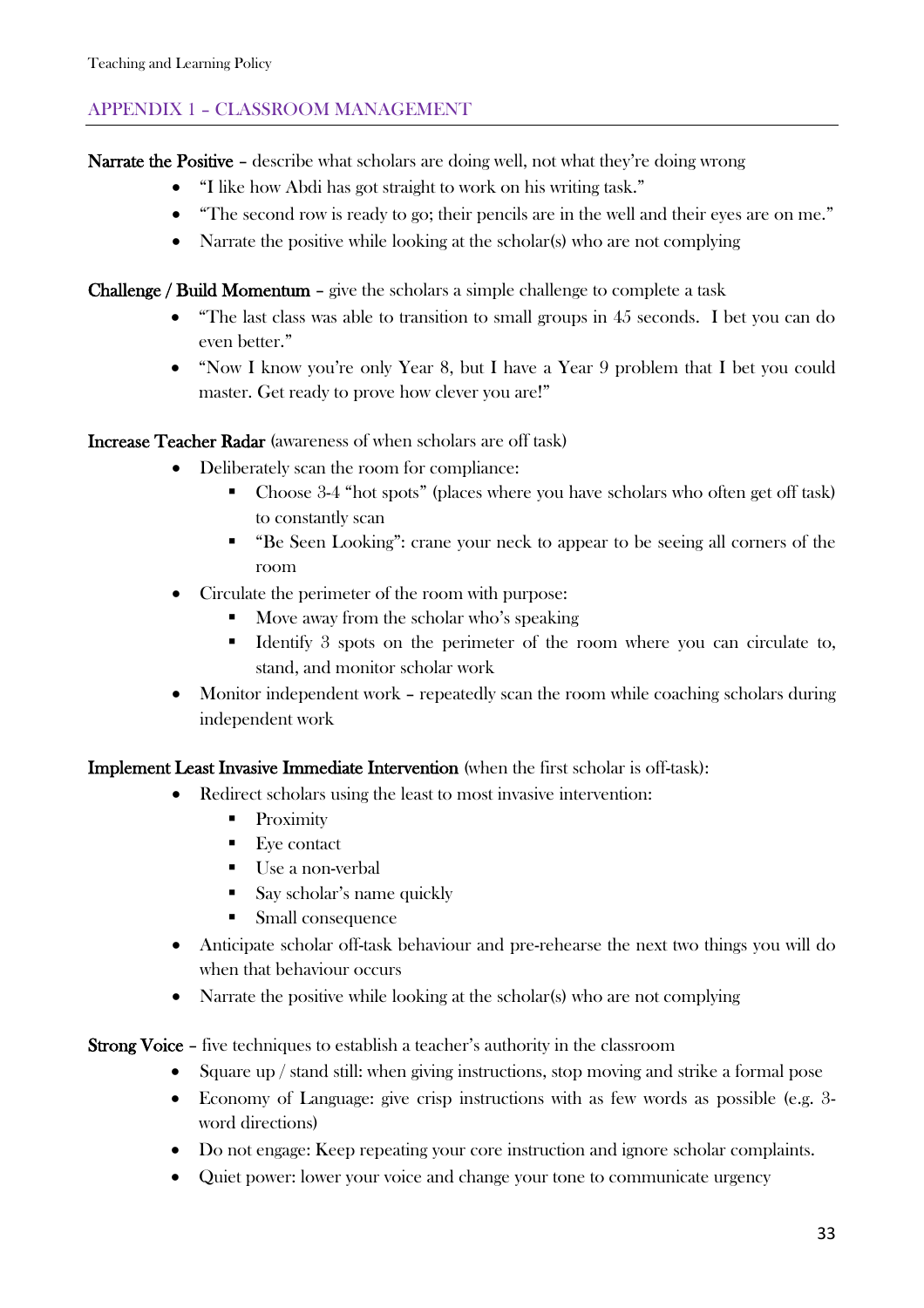Do not talk over: use a reset (e.g., all-school clap) to get scholars' full attention before continuing to speak

Pacing – create the illusion of speed so that scholars feel constantly engaged

- Use teach timer to stick to lesson plan and guarantee that scholars have at least 15 minutes of independent work
- Countdowns to work the clock
- Elicit choral responses to certain questions
- Speak faster and smile (Sparkle)
- Vary voice and show interest in content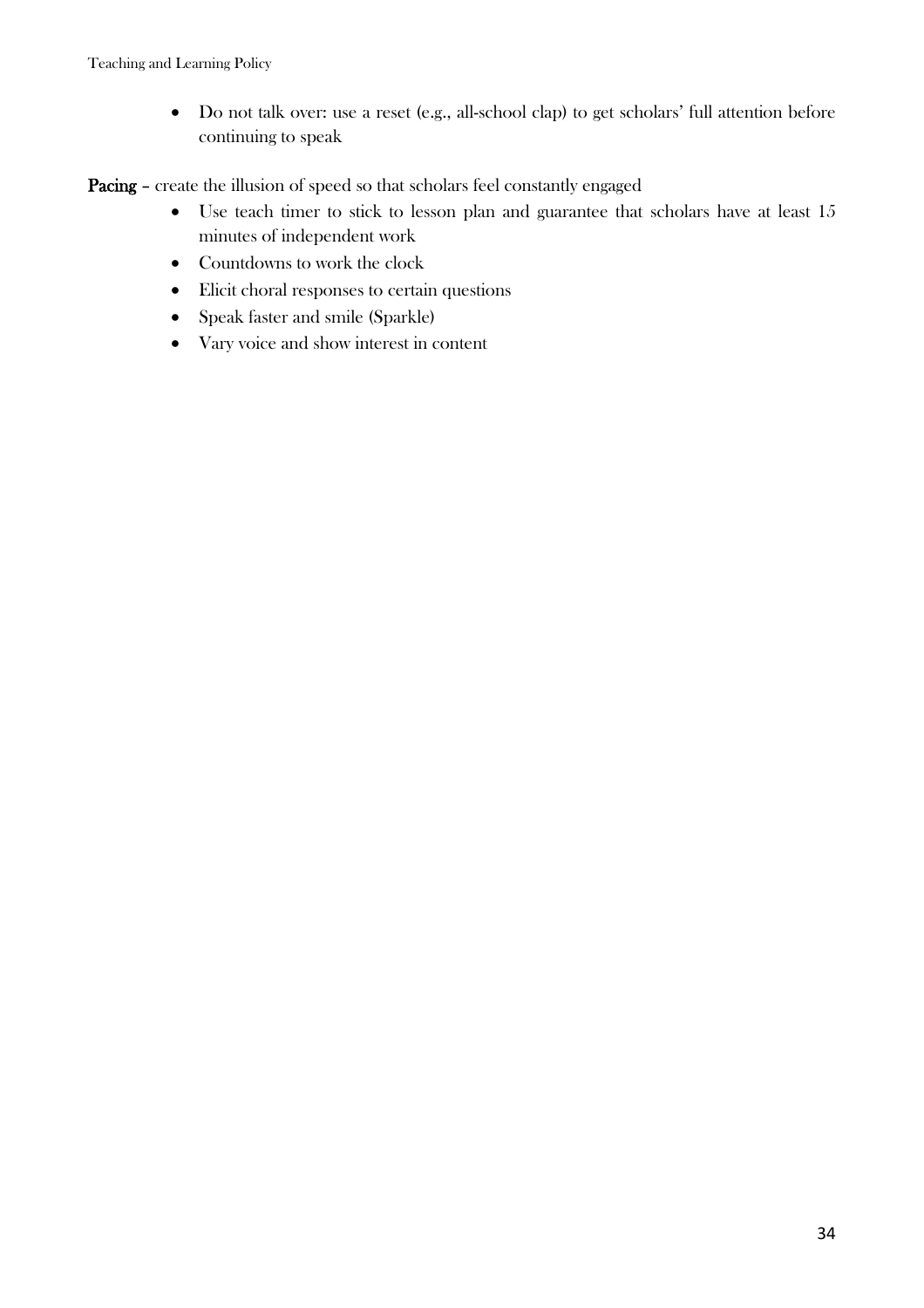# APPENDIX 2 – TEACHING TECHNIQUES

# Ratio

Getting scholars to answer questions and misconceptions without giving them the answer. A work out for you is not a work out for the scholar.

# No Opt Out

Different ways of ensuing a scholar can answer question that at first they were unable to.

### Stretch it

Once a scholar has got the answer correct – asking further questions deepen their thinking or understanding.

### Right is Right

Not allowing a wrong answer to go by without correction.

#### Format matters

It is important that scholars are taught to speak and write in the correct grammatical format that will enable university success.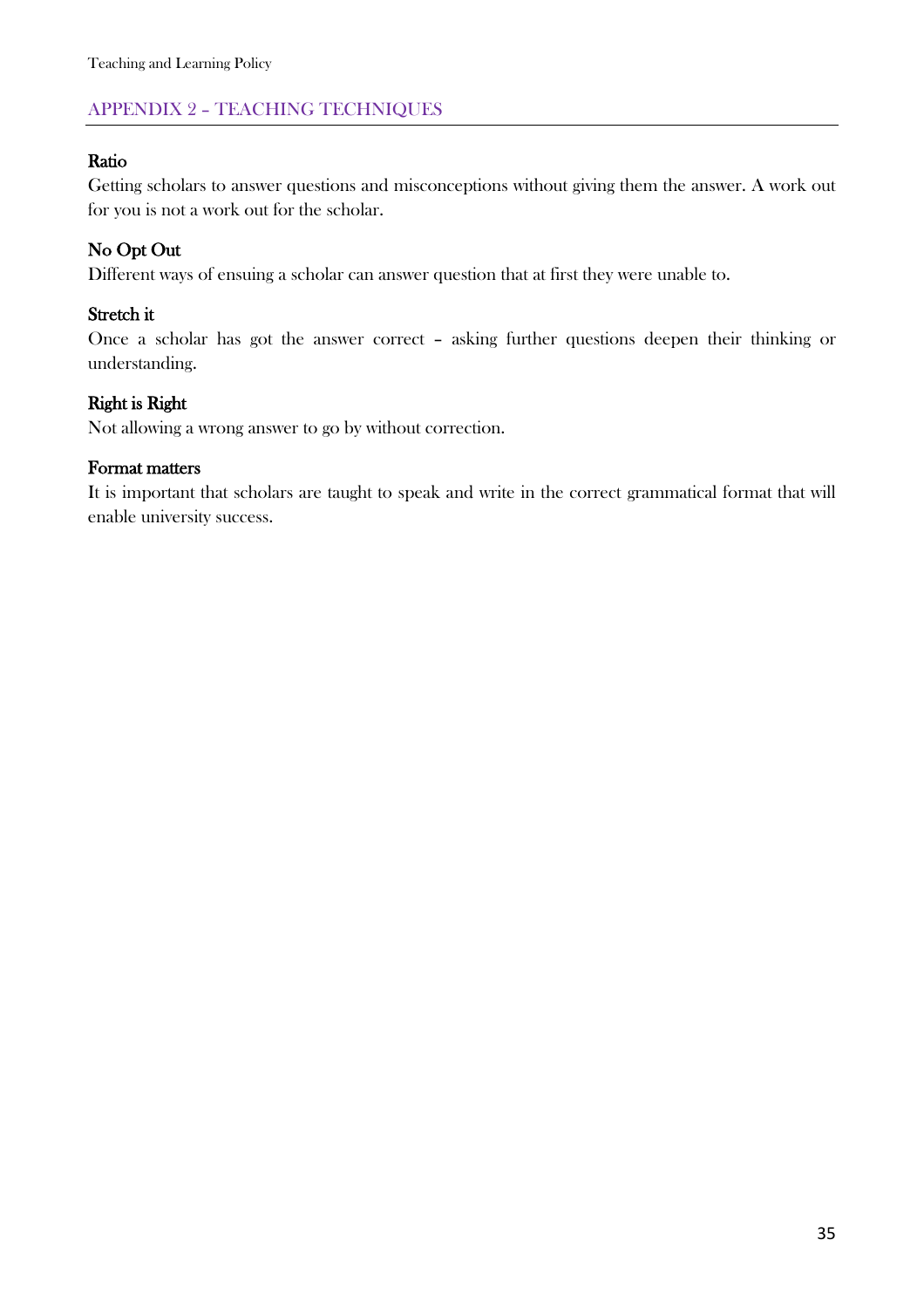# APPENDIX 3 – TEACH LIKE A CHAMPION / DOUG LEMOV

Teaching and support staff may find it useful to refer to this and other books and pamphlets which provide practical strategies to support classroom practice.

AASA colleagues may already be familiar with many of the 49 techniques outlined in Lemov's "Teach Like a Champion". As we develop our practices it may be helpful to explore within departmental teams, with "buddies" or in triads how these strategies relate to our 8 foundations and how they can be implemented within our classrooms. The grid below suggests a few of the techniques it would be helpful for practitioners to explore and master.

| Foundation of Good Teaching and | <b>Lemov Techniques</b>                                                                                                                                                                                           |  |  |  |
|---------------------------------|-------------------------------------------------------------------------------------------------------------------------------------------------------------------------------------------------------------------|--|--|--|
| Learning                        |                                                                                                                                                                                                                   |  |  |  |
| <b>Planning for learning</b>    | Double Plan<br>Begin with the end<br>The Hook                                                                                                                                                                     |  |  |  |
| <b>High expectations</b>        | Creating classroom culture<br>$\blacksquare$<br>Circulate - Break the plane, engage, move<br>systematically<br>Draw the map<br>$\overline{\phantom{a}}$<br>100%<br>Hands up for silence<br>Strong voice<br>Praise |  |  |  |
| Questioning                     | Break it down<br>No opt out<br>Right is Right<br>Stretch it<br>Cold call – question, pause, pace<br>Wait time                                                                                                     |  |  |  |
| Independent learning            | $Board = Paper$<br>$\blacksquare$                                                                                                                                                                                 |  |  |  |
| <b>Assessment for learning</b>  | Post-it<br>Exit ticket<br>Re-teach                                                                                                                                                                                |  |  |  |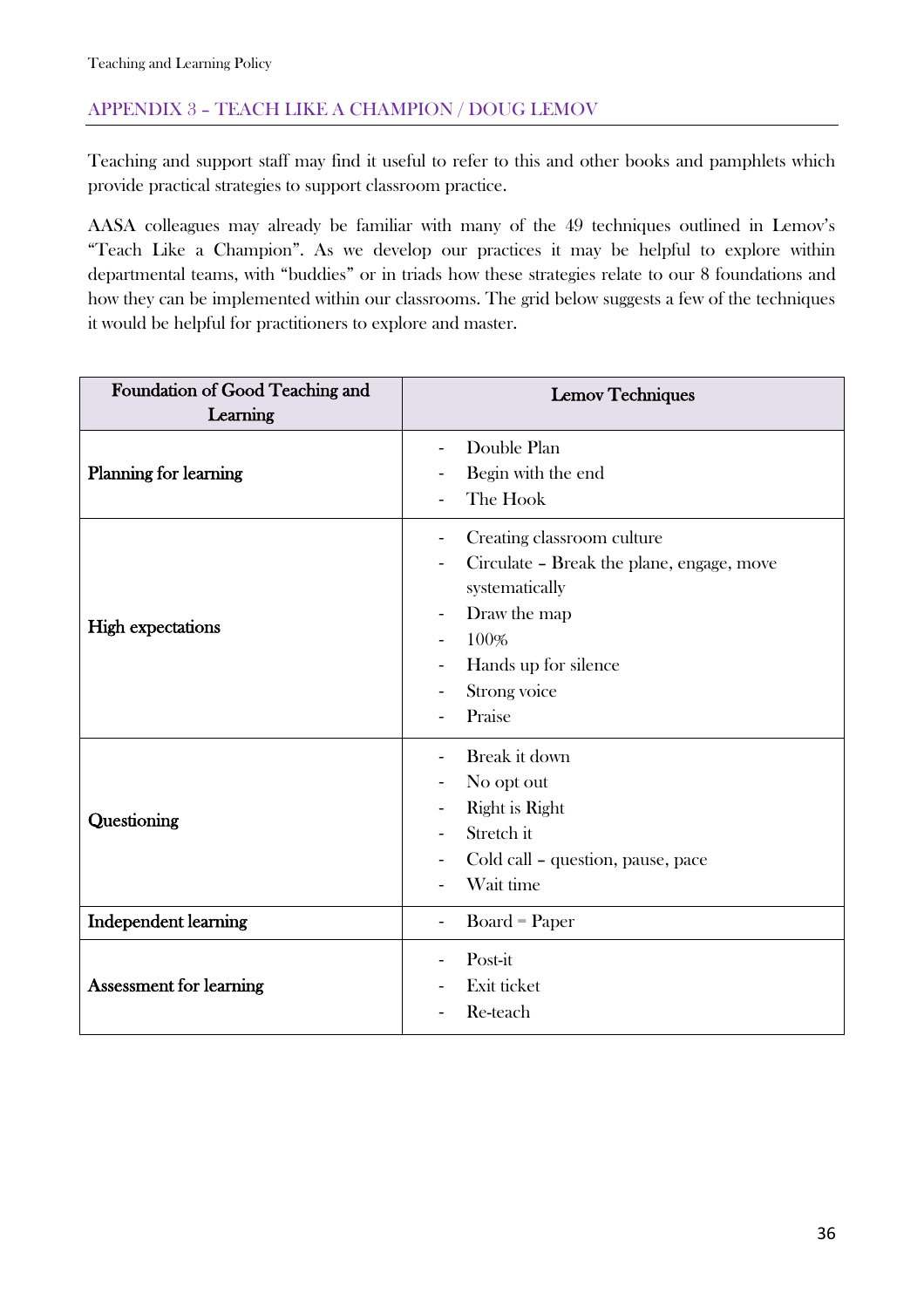# APPENDIX 4 – GROUP WORK ROLES AND RESPONSIBILITIES

#### **Job title: Envoy/Presenter**

#### **Purpose:**

• To present/explain work. • To be the main link person between your group and the other groups/the teacher.

#### **Responsibilities:**

• Summarise or explain the work/discussions of your group to the rest of the class/teacher. • Be a link person or messenger between your groups and other groups.

• Communicate with the teacher.

#### **Personal Qualities:**

- good listening skills
- strong communication skills
- confident
- mature
- adaptable

#### Job title: Evaluator

#### **Purpose:**

. To assess how well the group works together on a particular skill. . To give constructive feedback.

#### **Responsibilities:**

. Observe the group carefully and complete any evaluation sheets you are given.

. Always listen to group discussion and work

· Give verbal feedback.

. Learn and use assessment criteria for the 6 skills.

### **Personal Qualities:**

- · good listening skills
- · fair
- · able to recognise strengths and weaknesses
- · positive and supportive attitude
- responsible and mature

#### **Job title: Administrator**

#### **Purpose:**

- To keep the group organised and on track.
- To help the teacher.

#### **Responsibilities:**

- Time keeper make sure your group finishes tasks on time.
- Give out and collect in resources and
- equipment. Keep it organised and tidy.
- Monitor merits and rewards.
- Keep your group's records up-todate.

#### **Personal Qualities:**

- good listening skills
- organised
- uses initiative
- helpful
- tidy
- encouraging

#### Job title: Lead Learner

#### Purpose:

- . To lead the learning of the group. . To develop the strengths of the group
- and your own leadership skills.

#### **Responsibilities:**

- · Start discussions and put forward your ideas first.
- . Discuss with the evaluator the
- progress being made and make any changes or improvements.
- . Remind others of their roles and help them to fulfil them.

#### **Personal Qualities:**

- · mature
- confident
- · fair
- · good listening skills
- encouraging
- · respectful
- · good role model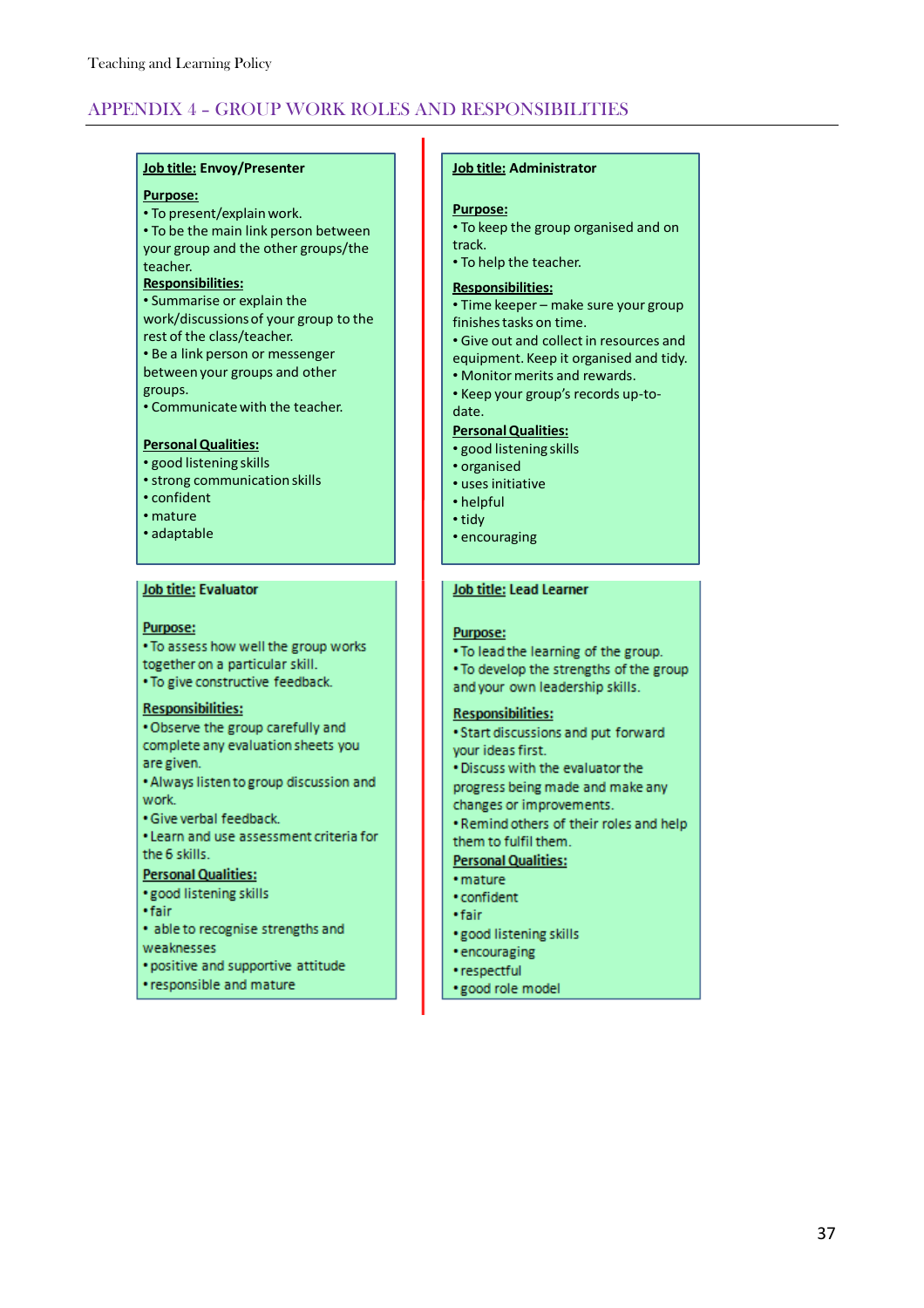# APPENDIX 5 – CLASSROOM TIPS

Different ways to activate and demonstrate learning

- a) No opt out ensuring all scholars take part in the learning
- b) Cold call keeping scholars on their toes by choosing who you call on
- c) Pepper similar to cold call
- d) Call and response using repeat and call outs to embed learning points
- e) Right is right not allowing incorrect answers
- f) Stretch it taking an answer and moving the scholar to the next level
- g) Ratio 101 scholars do the work teachers talk less
- h) Wait time allowing time to think
- i) Everybody writes
- j) Pacing keep learning moving
- k) Format matters pursuing high levels of grammar
- l) Check for understanding mini plenaries

#### Different ways to set the culture and ethos in your lesson:

- a) Systems and routines
- b) Strong voice
- c) 100% ensuring all scholars participate in the learning
- d) What to do- planning step by step action points for transition activities
- e) Joy factor learning is fun
- f) Do it again getting scholars to do things again until they get it right
- g) Positive framing –saying things in a positive way
- h) Precise praise praising for specific things so scholars know why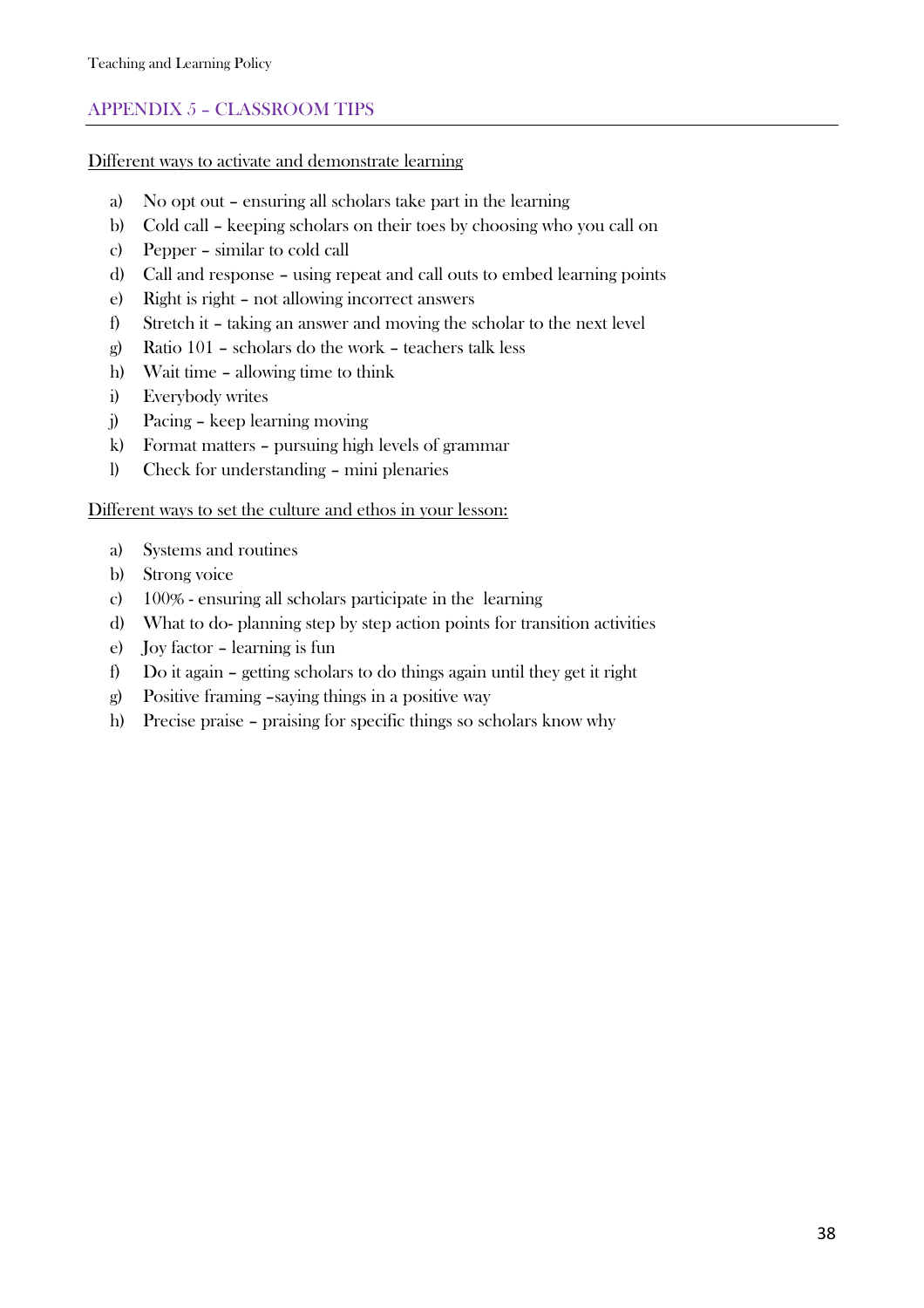# APPENDIX 6 – CREATING AN ENVIRONMENT FOR LEARNING CHECKLIST

Class\_\_\_\_\_\_\_\_\_\_\_\_\_\_\_\_\_\_\_\_\_\_\_\_\_\_\_\_\_\_\_\_\_\_\_\_\_ Teacher \_\_\_\_\_\_\_\_\_\_\_\_\_\_\_\_\_\_\_\_\_\_\_\_\_

|                                                                    | <b>Yes</b> | <b>No</b> | <b>Actions</b> |
|--------------------------------------------------------------------|------------|-----------|----------------|
| Scholars understand the importance of arriving on time             |            |           |                |
| Scholars are clear about expectations for entering the room        |            |           |                |
| Scholars know where they will sit in the classroom                 |            |           |                |
| Scholars come equipped for learning                                |            |           |                |
| Scholars know what equipment they need to have in on their         |            |           |                |
| tables for learning                                                |            |           |                |
| Scholars know where to collect or find additional equipment for    |            |           |                |
| the lesson                                                         |            |           |                |
| Scholars have a routine for submitting homework                    |            |           |                |
| Scholars expect to complete a starter/Do-Now activity              |            |           |                |
| The starter/Do-Now activity generally requires scholars to put     |            |           |                |
| pen to paper                                                       |            |           |                |
| The starter/Do-Now activity lasts 3-5 minutes                      |            |           |                |
| Scholars can self-manage the starter/Do-Now through the            |            |           |                |
| instructions they are given                                        |            |           |                |
| Transitions between activities are tight                           |            |           |                |
| Scholars are set time limits for tasks                             |            |           |                |
| Scholars can see clocks, stop watches or timers                    |            |           |                |
| Rewards and sanctions are used in line with the Academy policy     |            |           |                |
| Scholar understanding is checked regularly through the lesson      |            |           |                |
| Scholars are aware that they are all expected to participate in    |            |           |                |
| activities and                                                     |            |           |                |
| Scholars are clear about the routines around independent           |            |           |                |
| learning time                                                      |            |           |                |
| Scholars know that there should be a calm orderly ending to the    |            |           |                |
| lesson                                                             |            |           |                |
| Scholars understand that they must wait for the dismissal of their |            |           |                |
| teacher to leave the lesson                                        |            |           |                |
|                                                                    |            |           |                |
|                                                                    |            |           |                |
|                                                                    |            |           |                |
|                                                                    |            |           |                |
|                                                                    |            |           |                |
|                                                                    |            |           |                |

Use this checklist as a basis for discussion in your departmental teams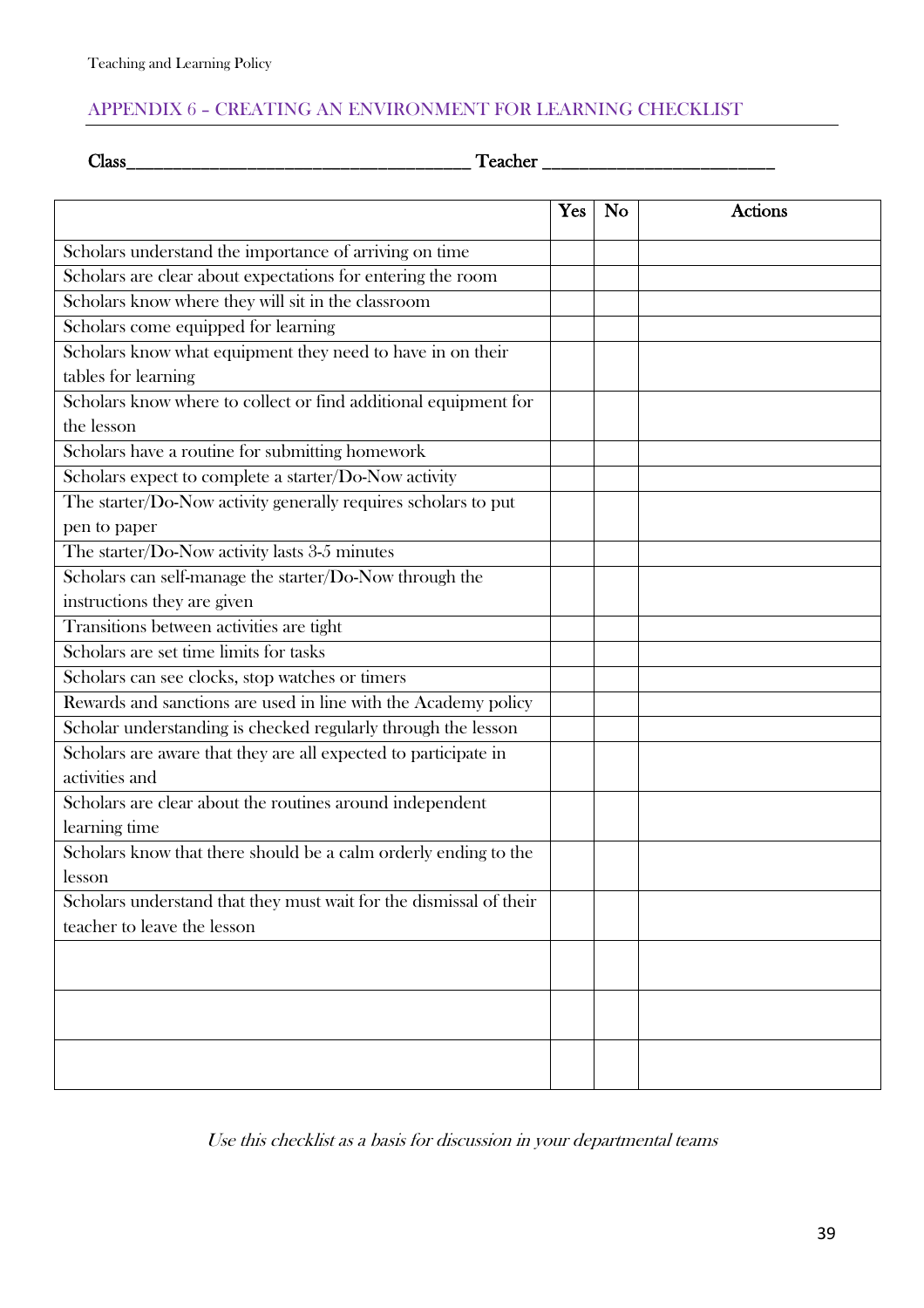# APPENDIX 7 – EVIDENCING PROGRESS

#### Questioning using Blooms Taxonomy

#### **Remembering** - can the scholar recall or remember the information.<sup>2</sup>

- a) Observation and recall of information;
- b) Knowledge of dates, events places;
- c) Knowledge of major ideas;
- d) Mastery of subject matter.

(Question words: list, define, duplicate, list, memorise, recall, repeat, reproduce, state tell, describe, label, collect, examine, tabulate, quote, name, who, when, where, etc.)

Understanding - can the scholar explain ideas or concepts.<sup>2</sup>

- a) Understanding information
- b) Grasp meaning
- c) Translate knowledge into new context
- d) Interpret facts, compare, contrast
- e) Order, group, infer causes
- f) Predict consequences

(Question words: summarise, describe, classify, discuss, explain, identify, locate, recognise, report, select, translate, paraphrase, summarise, interpret, contrast, predict, associate, distinguish, estimate, differentiate, discuss, extend)

#### **Applying** - can the scholar use the information in a new way.<sup>2</sup>

- a) Use information
- b) Use methods, concepts and theories in new situations
- c) Solve problems using required skills or knowledge

(Question words: apply, choose, demonstrate, dramatise, employ, illustrate, interpret, operate, schedule, sketch, solve, use, write, calculate, complete, show, solve, examine, modify, relate, change, classify, experiment, discover)

Analysing - can the scholar distinguish between the different parts.<sup>2</sup>

- a) Seeing patterns
- b) Organisation of parts
- c) Recognition of hidden meanings
- d) Identification of components